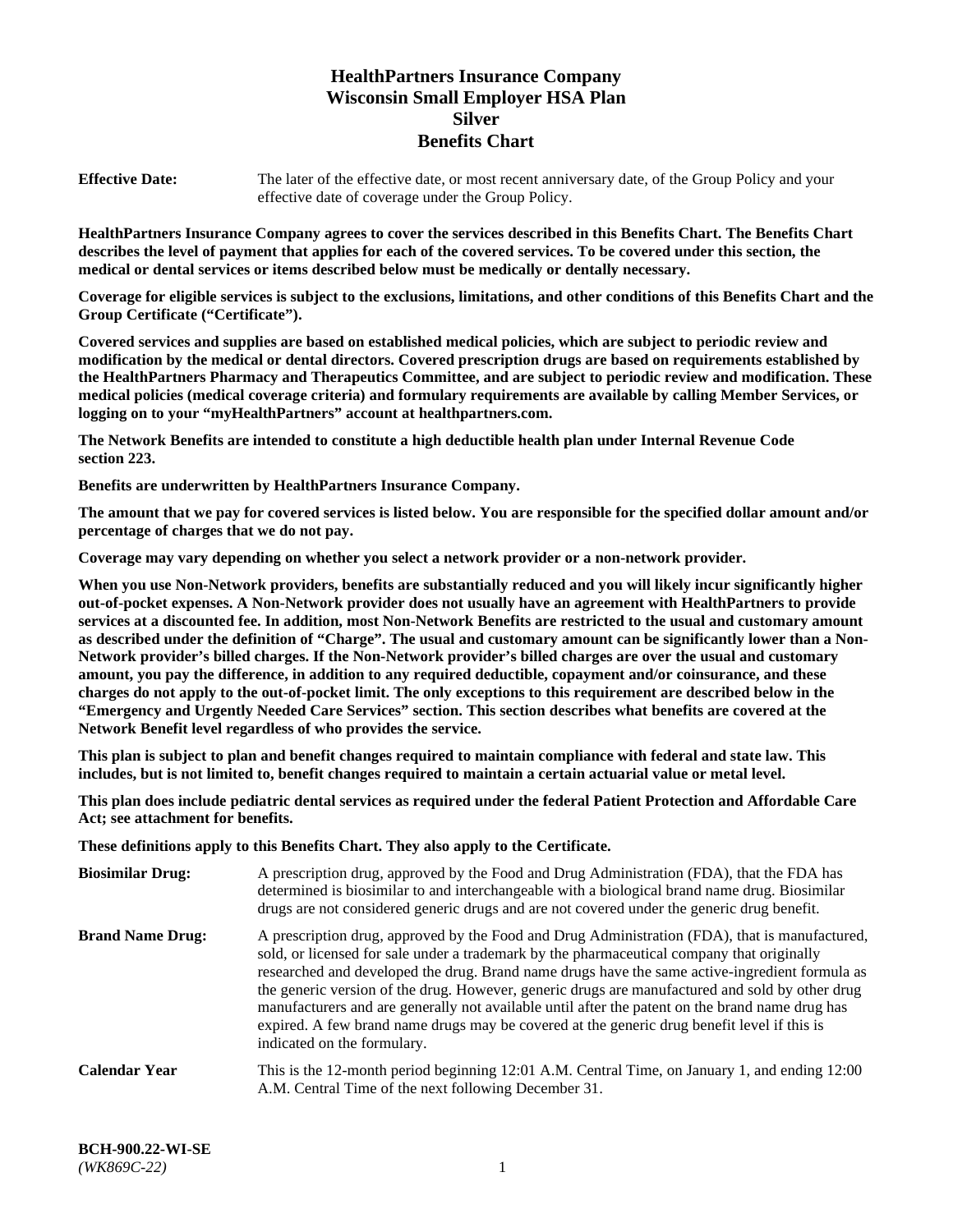| <b>Charge:</b> | For covered services delivered by a network provider, this is the provider's discounted fee for a<br>given medical/surgical service, procedure or item.                                                                                                                                                                                                                                                                                                                                                                                                                                                                                                                                                                 |
|----------------|-------------------------------------------------------------------------------------------------------------------------------------------------------------------------------------------------------------------------------------------------------------------------------------------------------------------------------------------------------------------------------------------------------------------------------------------------------------------------------------------------------------------------------------------------------------------------------------------------------------------------------------------------------------------------------------------------------------------------|
|                | For covered services delivered by non-network providers, a contracted rate may apply if such<br>arrangement is available to HealthPartners.                                                                                                                                                                                                                                                                                                                                                                                                                                                                                                                                                                             |
|                | For the usual and customary charge for covered services delivered by non-network providers, our<br>payment is calculated using one of the following options, depending on availability: 1) a<br>percentage of the Medicare fee schedule; 2) a comparable schedule if the service is not on the<br>Medicare fee schedule; or 3) a commercially reasonable rate for such service if a fee schedule is<br>not available.                                                                                                                                                                                                                                                                                                   |
|                | The usual and customary charge is the maximum amount allowed that we consider in the<br>calculation of the payment of charges incurred for certain covered services. You must pay for any<br>charges above the usual and customary charge, and they do not apply to the out-of-pocket limit.                                                                                                                                                                                                                                                                                                                                                                                                                            |
|                | A charge is incurred for covered ambulatory medical and surgical services, on the date the service<br>or item is provided. A charge is incurred for covered inpatient services, on the date of admission to<br>a hospital. To be covered, a charge must be incurred on or after your effective date and on or<br>before the termination date.                                                                                                                                                                                                                                                                                                                                                                           |
|                | Copayment/Coinsurance: The specified dollar amount, or percentage, of charges incurred for covered services, which we do<br>not pay, but which you must pay, each time you receive certain medical services, procedures or<br>items. Our payment for those covered services or items begins after the copayment or coinsurance<br>is satisfied. Covered services or items requiring a copayment or coinsurance are specified in this<br>Benefits Chart.                                                                                                                                                                                                                                                                 |
|                | For services provided by a network provider:<br>An amount which is listed as a flat dollar copayment is applied to a network provider's discounted<br>charge for a given service. However, if the network provider's discounted charge for a service or<br>item is less than the flat dollar copayment, you will pay the network provider's discounted charge.<br>An amount which is listed as a percentage of charges or coinsurance is based on the network<br>provider's discounted charges, calculated at the time the claim is processed, which may include an<br>agreed upon fee schedule rate for case rate or withhold arrangements.                                                                            |
|                | For services provided by a non-network provider:<br>Any copayment or coinsurance is applied to the lesser of the provider's charges or the usual and<br>customary charge for a service.                                                                                                                                                                                                                                                                                                                                                                                                                                                                                                                                 |
|                | A copayment or coinsurance is due at the time a service is provided, or when billed by the<br>provider. The copayment or coinsurance applicable for a scheduled visit with a HealthPartners<br>network provider will be collected for each visit, late cancellation and failed appointment.                                                                                                                                                                                                                                                                                                                                                                                                                             |
| Deductible:    | The specified dollar amount of charges incurred for covered services, which we do not pay, but an<br>enrollee or a family has to pay first in a calendar year. Our payment for those services or items<br>begins after the deductible is satisfied. For network providers, the amount of the charges that apply<br>to the deductible are based on the network provider's discounted charges, calculated at the time<br>the claim is processed, which may include an agreed upon fee schedule rate for case rate or<br>withhold arrangements. For non-network providers, the amount of charges that apply to the<br>deductible are the lesser of the provider's charges or the usual and customary charge for a service. |
|                | Any amounts paid or reimbursed by a third party, including but not limited to: point of service<br>rebates, manufacturer coupons, manufacturer debits cards or other forms of direct reimbursement<br>to an Insured for a product or service, will not apply toward your deductible, to the extent<br>permitted under state and federal law.                                                                                                                                                                                                                                                                                                                                                                            |
|                | Your plan has an embedded deductible. This means once an Insured meets the individual<br>deductible, the plan begins paying benefits for that person. If two or more members of the family<br>meet the family deductible, the plan begins paying benefits for all members of the family,<br>regardless of whether each Insured has met the individual deductible. However, an Insured may<br>not contribute more than the individual deductible toward the family deductible.                                                                                                                                                                                                                                           |
|                | All services are subject to the deductible unless otherwise indicated below in this Benefits Chart.                                                                                                                                                                                                                                                                                                                                                                                                                                                                                                                                                                                                                     |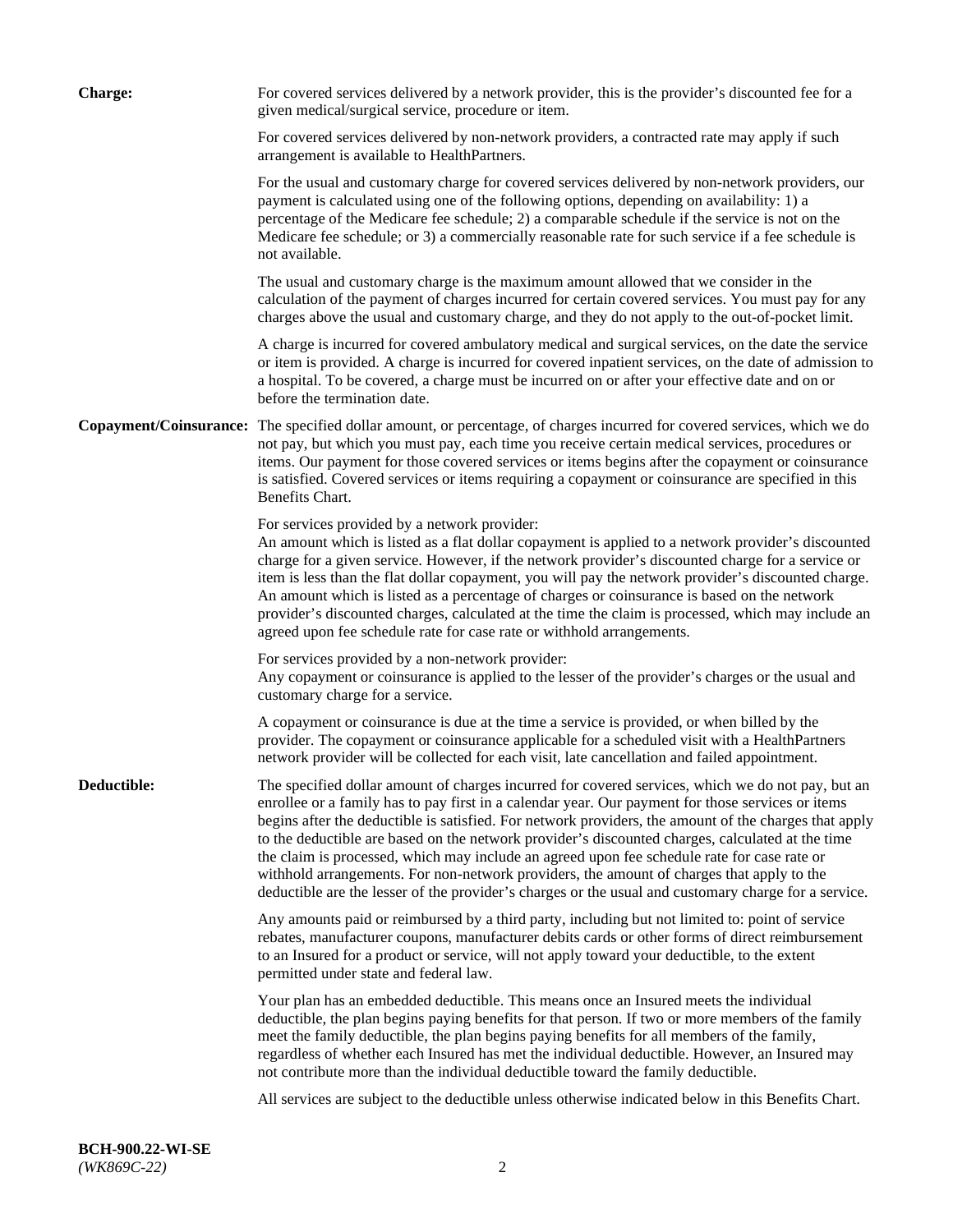| Formulary:                                 | This is a current list, which may be revised from time to time, of prescription drugs, medications,<br>equipment and supplies covered by us as indicated in this Benefits Chart which are covered at the<br>highest benefit level. Some drugs on the formulary may require prior authorization to be covered<br>as formulary drugs. The formulary, and information on drugs that require prior authorization, are<br>available by calling Member Services, or logging on to your "myHealthPartners" account at<br>healthpartners.com. |
|--------------------------------------------|---------------------------------------------------------------------------------------------------------------------------------------------------------------------------------------------------------------------------------------------------------------------------------------------------------------------------------------------------------------------------------------------------------------------------------------------------------------------------------------------------------------------------------------|
| <b>Generic Drug:</b>                       | A prescription drug, approved by the Food and Drug Administration (FDA), that the FDA has<br>determined is comparable to a brand name drug product in dosage form, strength, route of<br>administration, quality, intended use and documented bioequivalence. Generally, generic drugs<br>cost less than brand name drugs. Some brand name drugs may be covered at the generic drug<br>benefit level if this is indicated on the formulary.                                                                                           |
| <b>Lifetime Maximum</b><br><b>Benefit:</b> | The specified coverage limit actually paid by us for services and/or charges incurred by you for any<br>given procedure or diagnosis. Payment of benefits under this Benefits Chart ceases when that lifetime<br>maximum benefit is reached. You have to pay for any subsequent charges.                                                                                                                                                                                                                                              |
| <b>Non-Formulary Drug:</b>                 | This is a prescription drug, approved by the Food and Drug Administration (FDA), that is not on<br>the formulary, is medically necessary and is not investigative or experimental or otherwise<br>excluded under the Certificate.                                                                                                                                                                                                                                                                                                     |
| <b>Out-of-Pocket Expenses:</b>             | You pay the specified copayments/coinsurance and deductibles applicable for particular services,<br>subject to the out-of-pocket limit described below. These amounts are in addition to the monthly<br>premium payments.                                                                                                                                                                                                                                                                                                             |
| <b>Out-of-Pocket Limit:</b>                | You pay the copayments/coinsurance and deductibles for covered services, to the individual or<br>family out-of-pocket limit. Thereafter we cover 100% of the charges incurred for all other covered<br>services, for the rest of the calendar year. You pay amounts greater than the out-of-pocket limit if<br>you exceed any lifetime maximum benefit or any visit or day limits.                                                                                                                                                    |
|                                            | Non-Network Benefits above the usual and customary charge (see definition of charge above) do<br>not apply to the out-of-pocket limit.                                                                                                                                                                                                                                                                                                                                                                                                |
|                                            | Non-Network Benefits for transplant surgery do not apply to the out-of-pocket limit.                                                                                                                                                                                                                                                                                                                                                                                                                                                  |
|                                            | Any amounts paid or reimbursed by a third party, including but not limited to: point of service<br>rebates, manufacturer coupons, manufacturer debit cards or other forms of direct reimbursement to<br>an Insured for a product or service, will not apply as an out-of-pocket expense, to the extent<br>permitted under state and federal law.                                                                                                                                                                                      |
|                                            | You are responsible to keep track of the out-of-pocket expenses. Contact Member Services for<br>assistance in determining the amount paid by the enrollee for specific eligible services received.<br>Claims for reimbursement under the out-of-pocket limit provisions are subject to the same time<br>limits and provisions described under the "Claims Provisions" section of the Certificate.                                                                                                                                     |
| <b>Preventive Drug List:</b>               | This is a current list, which may be revised from time to time, of certain formulary preventive<br>prescription drugs and certain diabetic supplies, covered under the Plan as indicated in this<br>Benefits Chart. The Preventive Drug List is available by logging on to your "myHealthPartners"<br>account at healthpartners.com or by calling Member Services.                                                                                                                                                                    |
| <b>Specialty Drug List:</b>                | This is a current list, which may be revised from time to time, of prescription drugs, medications,<br>equipment and supplies, which are typically bio-pharmaceuticals. The purpose of a specialty drug<br>list is to facilitate enhanced monitoring of complex therapies used to treat specific conditions.<br>Specialty drugs are covered by us as indicated in this Benefits Chart. The specialty drug list is<br>available by calling Member Services, or logging on to your "myHealthPartners" account at<br>healthpartners.com. |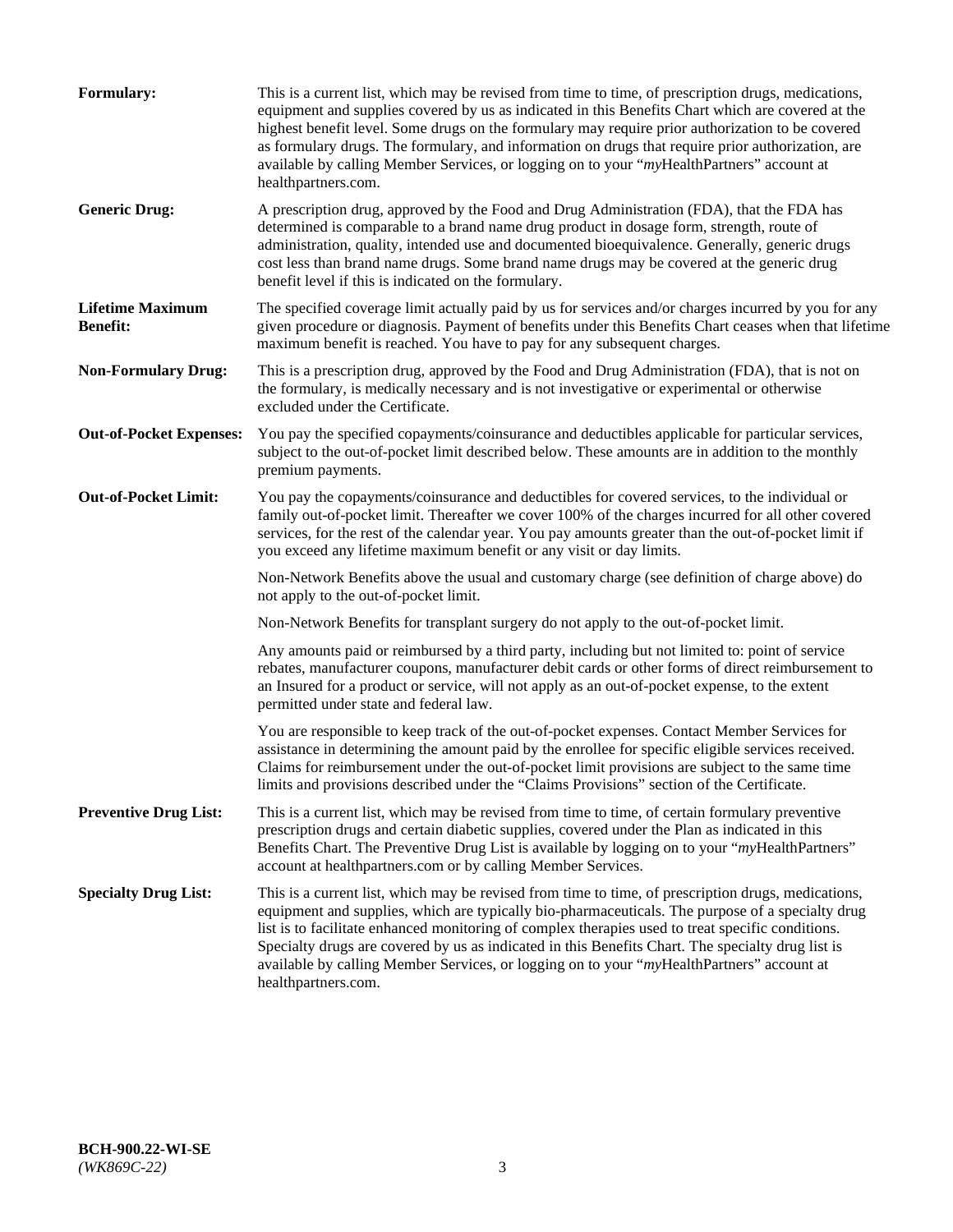### **DEDUCTIBLES AND OUT-OF-POCKET LIMITS**

#### **Individual calendar year deductible**

| <b>Network Benefits</b> | <b>Non-Network Benefits</b> |
|-------------------------|-----------------------------|
| $\frac{$6,500}{}$       | \$10,000                    |

### **Family calendar year deductible**

| <b>Network Benefits</b> | <b>Non-Network Benefits</b> |
|-------------------------|-----------------------------|
| \$13,000                | \$20,000                    |

Separate deductibles must be satisfied under the Network Benefits and Non-Network Benefits.

Your plan has an embedded deductible. This means once an Insured meets the individual deductible, the plan begins paying benefits for that person. If two or more members of the family meet the family deductible, the plan begins paying benefits for all members of the family, regardless of whether each Insured has met the individual deductible. However, an Insured may not contribute more than the individual deductible toward the family deductible.

Any amounts paid or reimbursed by a third party, including but not limited to: point of service rebates, manufacturer coupons, manufacturer debits cards or other forms of direct reimbursement to an Insured for a product or service, will not apply toward your deductible, to the extent permitted under state and federal law.

#### **Individual calendar year out-of-pocket limit**

| Network Benefits | <b>Non-Network Benefits</b> |
|------------------|-----------------------------|
| \$6,800          | \$30,000                    |

#### **Family calendar year out-of-pocket limit**

| <b>Network Benefits</b> | <b>Non-Network Benefits</b> |
|-------------------------|-----------------------------|
| \$13,600                | \$60,000                    |

Separate Out-of-Pocket Limits must be satisfied under Network Benefits and Non-Network Benefits.

Non-Network Benefits above the usual and customary charge will not apply to the individual or family Out-of-Pocket Limit.

Non-Network Benefits for transplant surgery do not apply to the Out-of-Pocket Limit.

Any amounts paid or reimbursed by a third party, including but not limited to: point of service rebates, manufacturer coupons, manufacturer debit cards or other forms of direct reimbursement to an Insured for a product or service, will not apply as an out-of-pocket expense, to the extent permitted under state and federal law.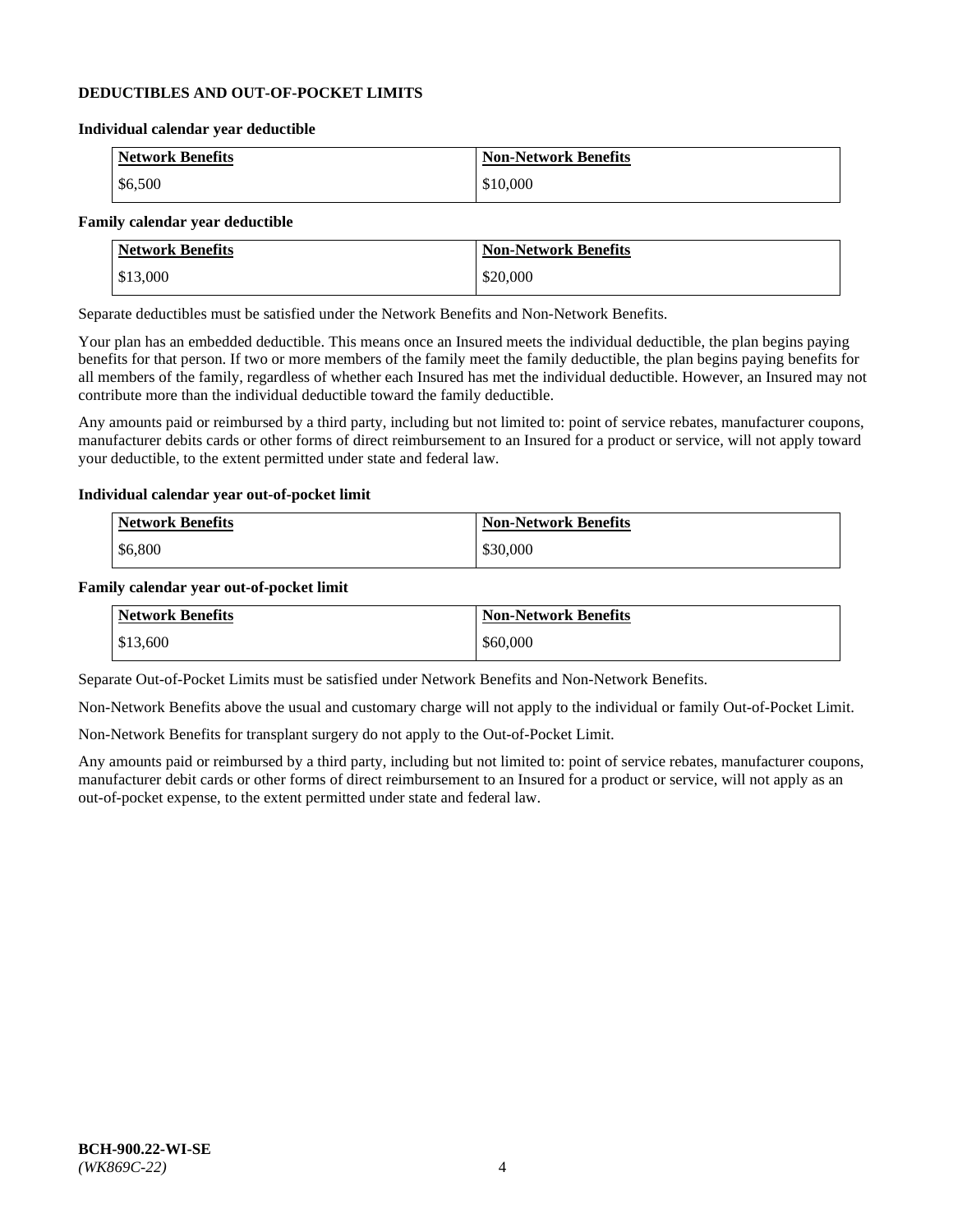# **AMBULANCE AND MEDICAL TRANSPORTATION**

### **Covered Services:**

We cover ambulance and medical transportation for medical emergencies.

We also cover medically necessary, non-emergency transportation if it meets our medical coverage criteria. Covered services and supplies are based on established medical policies, which are subject to periodic review and modification by the medical directors. These medical policies (medical coverage criteria) and applicable prior authorization requirements are available by calling Member Services, or logging on to your "*my*HealthPartners" account a[t healthpartners.com.](https://www.healthpartners.com/hp/index.html)

| <b>Network Benefits</b>       | Non-Network Benefits  |
|-------------------------------|-----------------------|
| 100% of the charges incurred. | See Network Benefits. |

#### **Not Covered:**

See "Services Not Covered" in the Certificate.

# **AUTISM SERVICES**

### **Covered Services:**

We cover prior authorized evidence-based intensive-level and nonintensive-level treatment of autism spectrum disorders (autism disorder, Asperger's syndrome or pervasive development disorder not otherwise specified).

Covered services are based on established medical policies, which are subject to periodic review and modification by the medical directors. These medical policies (medical coverage criteria) are available by calling Member Services, or logging on to your "*my*HealthPartners" account at [healthpartners.com.](https://www.healthpartners.com/hp/index.html)

Your network provider will coordinate the prior authorization process for any autism treatment services. You may call Member Services at 952-883-5000 or toll-free at 800-883-2177 if you have any questions or concerns regarding the authorization process.

Please call Member Services at 952-883-5000 or toll-free at 800-883-2177 to request authorization for autism treatment services from a non-network provider.

**Intensive-level services** for children diagnosed with autism spectrum disorders. Intensive-level services must begin on or after 2 years of age and end before 9 years of age. Intensive-level services, on average, are services provided for more than 20 hours of treatment per week. (The average number of hours a week is calculated over a six-month period.)

| Network Benefits                         | <b>Non-Network Benefits</b>              |
|------------------------------------------|------------------------------------------|
| 100% of the charges incurred.            | 50% of the charges incurred.             |
| Limited to 240 visits per calendar year. | Limited to 240 visits per calendar year. |

The maximum number of visits is combined for Network Benefits and Non-Network Benefits. Visit limits are based on the minimum coverage amounts available at the time of publication. Additional visits may be available if required due to revised minimum coverage amounts being issued by the Office of the Commissioner of Insurance. See our medical coverage criteria for current visit limits.

#### **Intensive-level services lifetime maximum benefit**

| <b>Network Benefits</b>                               | <b>Non-Network Benefits</b>                           |
|-------------------------------------------------------|-------------------------------------------------------|
| 4 years of cumulative services under this plan or any | 4 years of cumulative services under this plan or any |
| other plan.                                           | other plan.                                           |

The Lifetime Maximum Benefit is combined for Network Benefits and Non-Network Benefits.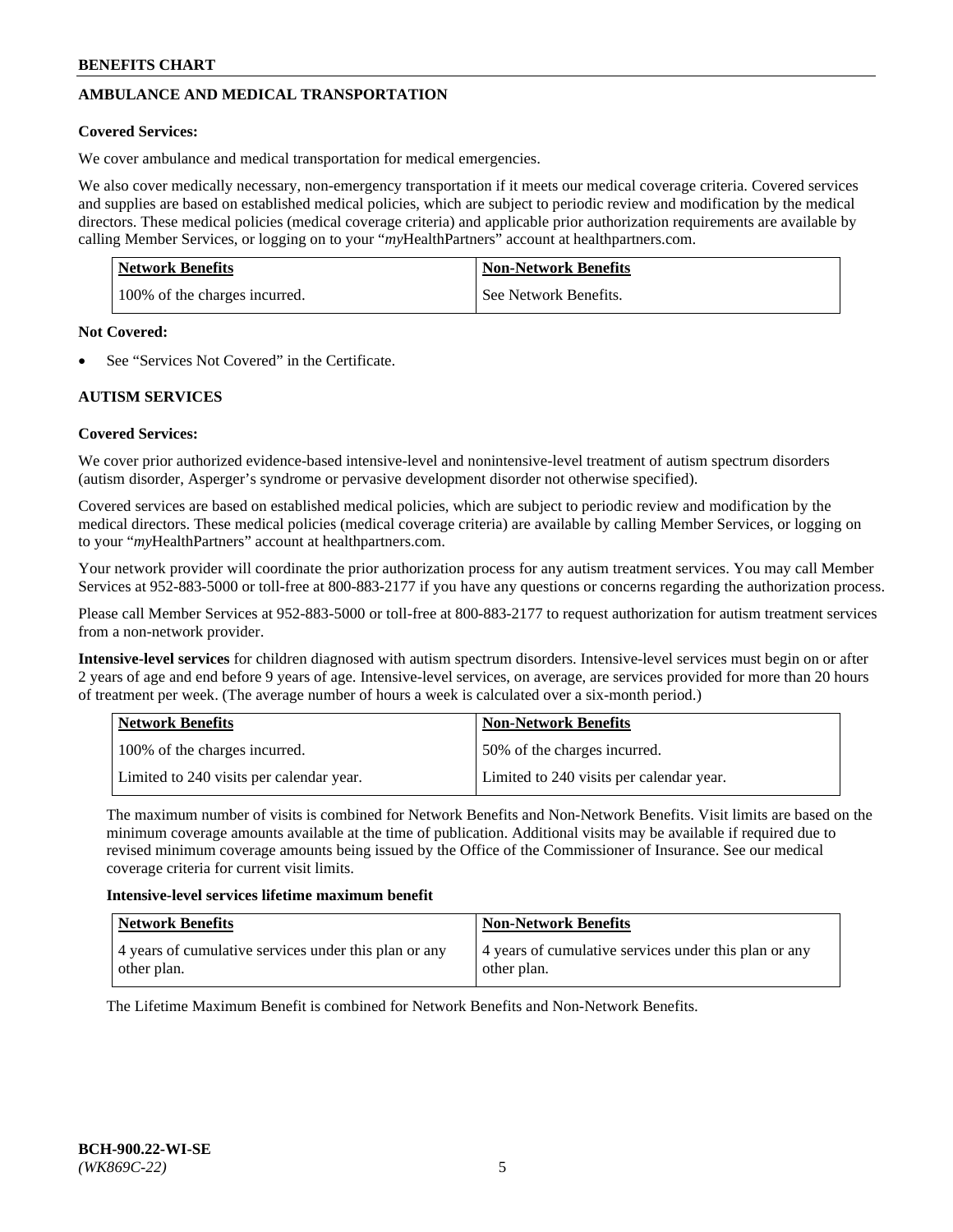**Nonintensive-level services** for Insureds diagnosed with autism spectrum disorders

| Network Benefits                         | <b>Non-Network Benefits</b>              |
|------------------------------------------|------------------------------------------|
| 100% of the charges incurred.            | 50% of the charges incurred.             |
| Limited to 120 visits per calendar year. | Limited to 120 visits per calendar year. |

The maximum number of visits is combined for Network Benefits and Non-Network Benefits. Visit limits are based on the minimum coverage amounts available at the time of publication. Additional visits may be available if required due to revised minimum coverage amounts being issued by the Office of the Commissioner of Insurance. See our medical coverage criteria for current visit limits.

# **Not Covered:**

See "Services Not Covered" in the Certificate.

# **BEHAVIORAL HEALTH SERVICES**

### **Covered Services:**

Covered services are based on established medical policies, which are subject to periodic review and modification by the medical directors. These medical policies (medical coverage criteria) are available by calling Member Services, or logging on to your "*my*HealthPartners" account at [healthpartners.com.](https://www.healthpartners.com/hp/index.html)

**Transitional treatment services:** These are services for the treatment of nervous or mental disorders and substance use disorders which are provided to an Insured in a less restrictive manner than are inpatient hospital services but in a more intensive manner than are outpatient services. Transitional treatment services are services offered by a provider, and certified by the Wisconsin Department of Health Services for each of the following (except the last bulleted item):

- Mental health services for covered adults in a day treatment program.
- Mental health services for covered children in a day hospital treatment program.
- Services for persons with chronic mental illness provided through a community support program.
- Residential treatment programs for covered persons with substance use disorder.
- Substance use disorder services in a day treatment program.
- Services for persons who are experiencing a mental health crisis or who are in a situation likely to turn into a mental health crisis if support is not provided.
- Intensive outpatient programs for the treatment of psychoactive substance use disorders provided in accordance with the patient placement criteria of the American Society of Addiction Medicine.

### **Mental health services**

We cover services for mental health diagnoses as described in the Diagnostic and Statistical Manual of Mental Disorders – Fifth Edition (DSM 5) (most recent edition).

We provide coverage for mental health treatment ordered by a Wisconsin court under a valid court order that is issued on the basis of a behavioral care evaluation performed by a licensed psychiatrist or doctoral level licensed psychologist, which includes a diagnosis and an individual treatment plan for care in the most appropriate, least restrictive environment. We must be given a copy of the court order and the behavioral care evaluation, and the service must be a covered benefit under this plan, and the service must be provided by a network provider, or other provider as required by law.

**Outpatient services:** We cover medically necessary outpatient professional mental health services for evaluation, crisis intervention, and treatment of mental health disorders.

A comprehensive diagnostic assessment will be used as the basis for a determination by a mental health professional, concerning the appropriate treatment and the extent of services required.

Outpatient services we cover for a diagnosed mental health condition include the following:

- Individual, group, family and multi-family therapy.
- Medication management provided by a physician, certified nurse practitioner, or physician's assistant.
- Psychological testing services for the purposes of determining the differential diagnoses and treatment planning for patients currently receiving behavioral health services.
- Partial hospitalization services in a licensed hospital or community mental health center.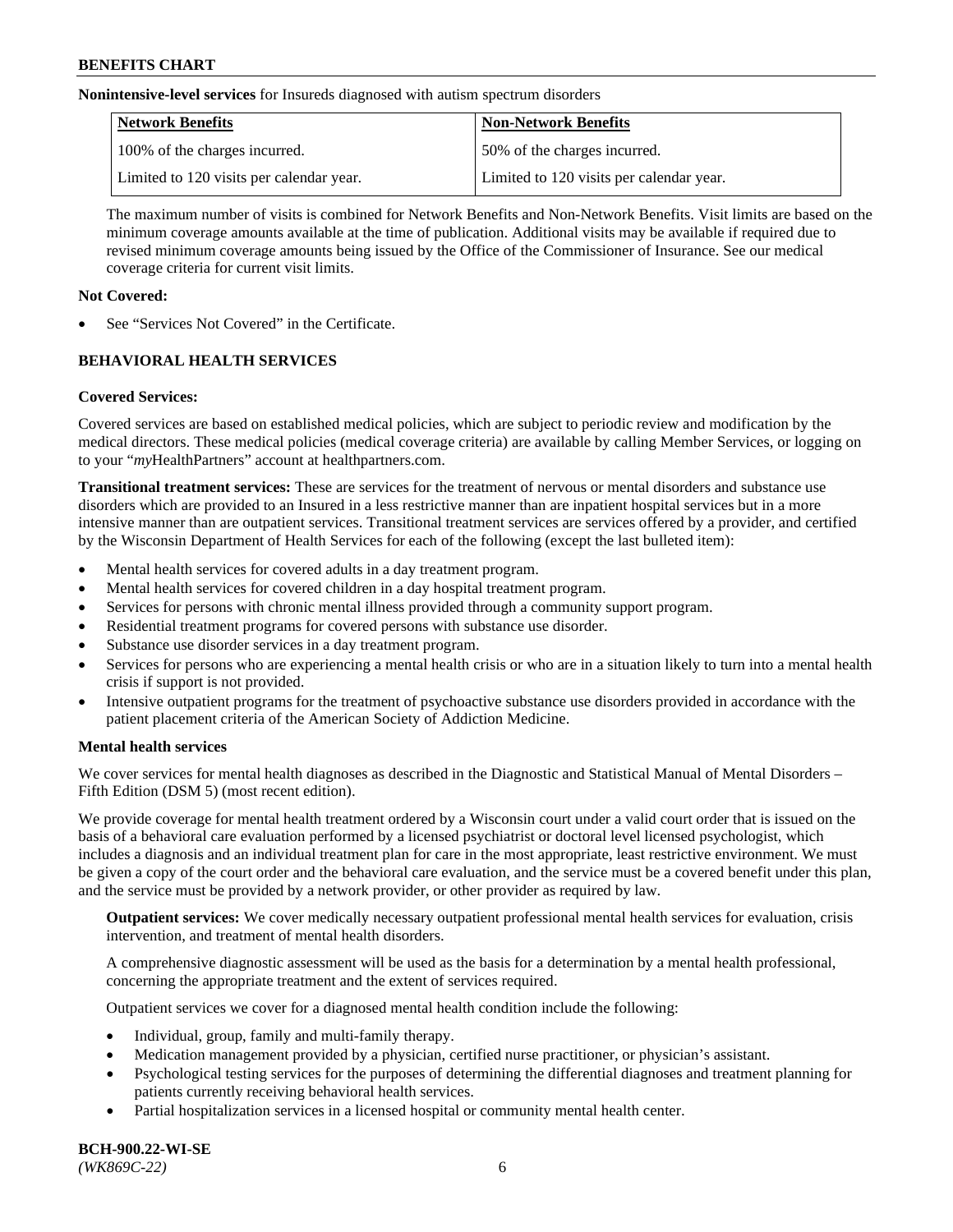- Psychotherapy and nursing services provided in the home if authorized by us.
- Treatment for gender dysphoria.

| Network Benefits              | <b>Non-Network Benefits</b>  |
|-------------------------------|------------------------------|
| 100% of the charges incurred. | 50% of the charges incurred. |

#### **Group therapy**

| Network Benefits              | Non-Network Benefits         |
|-------------------------------|------------------------------|
| 100% of the charges incurred. | 50% of the charges incurred. |

### **Inpatient services, including mental health residential treatment services:** We cover the following:

- Medically necessary inpatient services in a hospital and professional services for treatment of mental health disorders. Medical stabilization is covered under inpatient hospital services in the "Hospital and Skilled Nursing Facility Services" section.
- Medically necessary mental health residential treatment services. This care must be authorized by us and provided by a hospital or residential behavioral health treatment facility licensed by the local state or Department of Health and Human Services. Services not covered under this benefit include halfway houses, group homes, extended care facilities, shelter services, correctional services, detention services, transitional services, group residential services, foster care services and wilderness programs.

| Network Benefits              | <b>Non-Network Benefits</b>  |
|-------------------------------|------------------------------|
| 100% of the charges incurred. | 50% of the charges incurred. |

**Transitional treatment services:** We cover transitional treatment services described above for treatment of mental and nervous disorders.

| Network Benefits              | <b>Non-Network Benefits</b>  |
|-------------------------------|------------------------------|
| 100% of the charges incurred. | 50% of the charges incurred. |

#### **Substance use disorder treatment services**

We cover medically necessary services for assessments by a licensed alcohol and drug counselor and treatment of substance use disorders as defined in the latest edition of the DSM 5.

**Outpatient services:** We cover medically necessary outpatient professional services for diagnosis and treatment of substance use disorders. Substance use disorder treatment services must be provided by a program licensed by the local Department of Health Services.Outpatient services we cover for a diagnosed substance use disorder include the following:

- Individual, group, family, and multi-family therapy provided in an office setting.
- Opiate replacement therapy including methadone and buprenorphine treatment.

| Network Benefits              | <b>Non-Network Benefits</b>  |
|-------------------------------|------------------------------|
| 100% of the charges incurred. | 50% of the charges incurred. |

**Inpatient services:** We cover the following:

- Medically necessary inpatient services in a hospital or a licensed residential primary treatment center.
- Services provided in a hospital that is licensed by the local state and accredited by Medicare.
- Detoxification services in a hospital or community detoxification facility if it is licensed by the local Department of Health Services.

| Network Benefits              | <b>Non-Network Benefits</b>  |
|-------------------------------|------------------------------|
| 100% of the charges incurred. | 50% of the charges incurred. |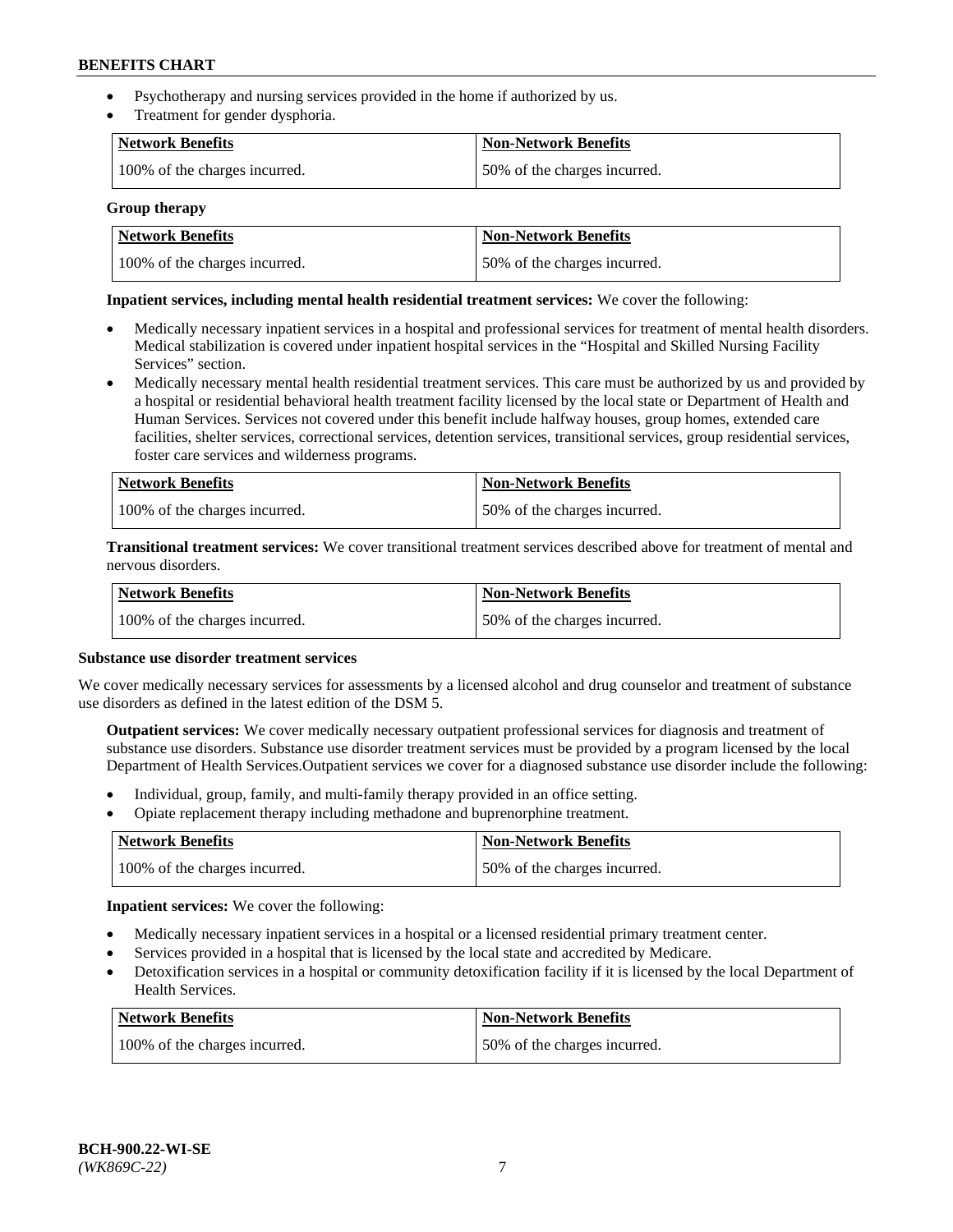**Transitional treatment services:** We cover transitional treatment services described above for treatment of substance use disorders.

| Network Benefits              | <b>Non-Network Benefits</b>  |
|-------------------------------|------------------------------|
| 100% of the charges incurred. | 50% of the charges incurred. |

**Out-of-area services for Wisconsin students:** If a dependent child is a student in a school located in Wisconsin, but outside of our service area, we cover mental health and substance use disorder services as required under Wisconsin Statute 609.655.

- The student may have a clinical assessment from a local, non-network mental health or substance use disorder treatment provider at the network benefit level when prior authorized by us.
- If outpatient services are recommended in the clinical assessment, five outpatient visits from a non-network provider will be covered at the network benefit level.
- Our Medical Director will determine the need for continuing treatment by the non-network provider; additional visits may be approved.
- Coverage for the outpatient services will not be provided if the recommended treatment would keep the student from attending school on a regular basis or if the student is no longer attending the school full-time.

This benefit is subject to the limitations shown in this "Behavioral Health Services" section.

| Network Benefits              | <b>Non-Network Benefits</b> |
|-------------------------------|-----------------------------|
| 100% of the charges incurred. | Not applicable.             |

A dependent child enrolled in a school outside of the state of Wisconsin is not eligible for this benefit.

### **Not Covered:**

See "Services Not Covered" in the Certificate.

### **CHIROPRACTIC SERVICES**

### **Covered Services:**

We cover chiropractic services for rehabilitative care. Chiropractic services are adjustments to any abnormal articulations of the human body, especially those of the spinal column, for the purpose of giving freedom of action to impinged nerves that may cause pain or deranged function.

Massage therapy which is performed in conjunction with other treatment/modalities by a chiropractor, is part of a prescribed treatment plan and is not billed separately is covered.

| <b>Network Benefits</b>       | <b>Non-Network Benefits</b>  |
|-------------------------------|------------------------------|
| 100% of the charges incurred. | 50% of the charges incurred. |

### **Not Covered:**

- Massage therapy for the purpose of comfort or convenience of the Insured.
- See "Services Not Covered" in the Certificate.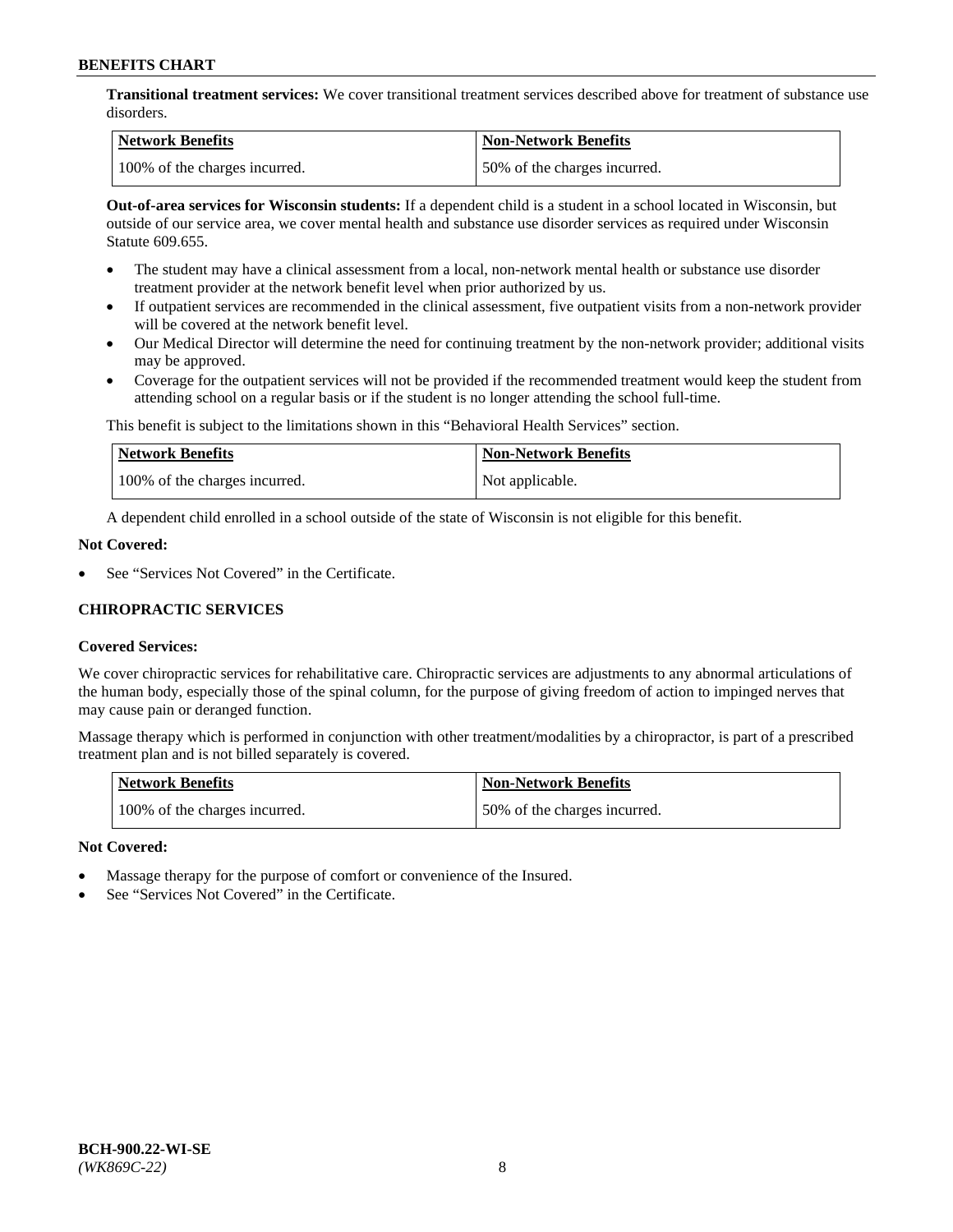# **CLINICAL TRIALS**

# **Covered Services:**

We cover certain routine services if you participate in a Phase I, Phase II, Phase III or Phase IV approved clinical trial that is conducted in relation to the prevention, detection, or treatment of cancer or other life-threatening disease or condition as defined in the Affordable Care Act. Approved clinical trials include (1) federally funded trials when the study or investigation is approved or funded by any of the federal agencies defined in the Public Health Services Act, section 2709 (d) (1) (A); (2) the study or investigation is conducted under an investigational new drug application reviewed by the Food and Drug Administration; and (3) the study or investigation is a drug trial that is exempt from having such an investigational new drug application. We cover routine patient costs for services that would be eligible under the Certificate and this Benefits Chart if the service were provided outside of a clinical trial.

| <b>Network Benefits</b>                                                                                                                                         | <b>Non-Network Benefits</b>                                                                                                                            |
|-----------------------------------------------------------------------------------------------------------------------------------------------------------------|--------------------------------------------------------------------------------------------------------------------------------------------------------|
| Coverage level is same as corresponding Network<br>Benefits, depending on type of service provided such as<br>Office Visits for Illness or Injury, Inpatient or | Coverage level is same as corresponding<br>Non-Network Benefits, depending on type of service<br>provided such as Office Visits for Illness or Injury, |
| <b>Outpatient Hospital Services.</b>                                                                                                                            | Inpatient or Outpatient Hospital Services.                                                                                                             |

### **Not Covered:**

- The investigative or experimental item, device or service itself.
- Items or services that are provided solely to satisfy data collection and analysis needs and that are not used in the direct clinical management of the patient.
- A service that is clearly inconsistent with widely accepted and established standards of care for a particular diagnosis.
- See "Services Not Covered" in the Certificate.

### **DENTAL SERVICES**

### **Covered Services:**

We cover services as described below.

**Accidental dental services:** We cover dentally necessary services to treat and restore damage done to sound, natural, unrestored teeth as a result of an accidental injury. Coverage is for damage caused by external trauma to face and mouth only, not for cracked or broken teeth, which result from biting or chewing. We cover restorations, root canals, crowns and replacement of teeth lost that are directly related to the accident in which the Insured was involved. We cover initial exam, x-rays and palliative treatment including extractions, and other oral surgical procedures directly related to the accident. Subsequent treatment must be initiated within the specified time-frame and must be directly related to the accident. We do not cover restoration and replacement of teeth that are not "sound and natural" at the time of the accident.

Full mouth rehabilitations to correct occlusion (bite) and malocclusion (misaligned teeth not due to the accident) are not covered.

When an implant-supported dental prosthetic treatment is pursued, the accidental dental benefit will be applied to the prosthetic procedure. Benefits are limited to the amount that would be paid toward the placement of a removable dental prosthetic appliance that could be used in the absence of implant treatment. Care must be provided or pre-authorized by a HealthPartners dentist.

| Network Benefits              | <b>Non-Network Benefits</b>  |
|-------------------------------|------------------------------|
| 100% of the charges incurred. | 50% of the charges incurred. |

For all accidental dental services, treatment and/or restoration must be initiated within six months of the date of the injury. Coverage is limited to the initial course of treatment and/or initial restoration. Services must be provided within 24 months of the date of injury to be covered.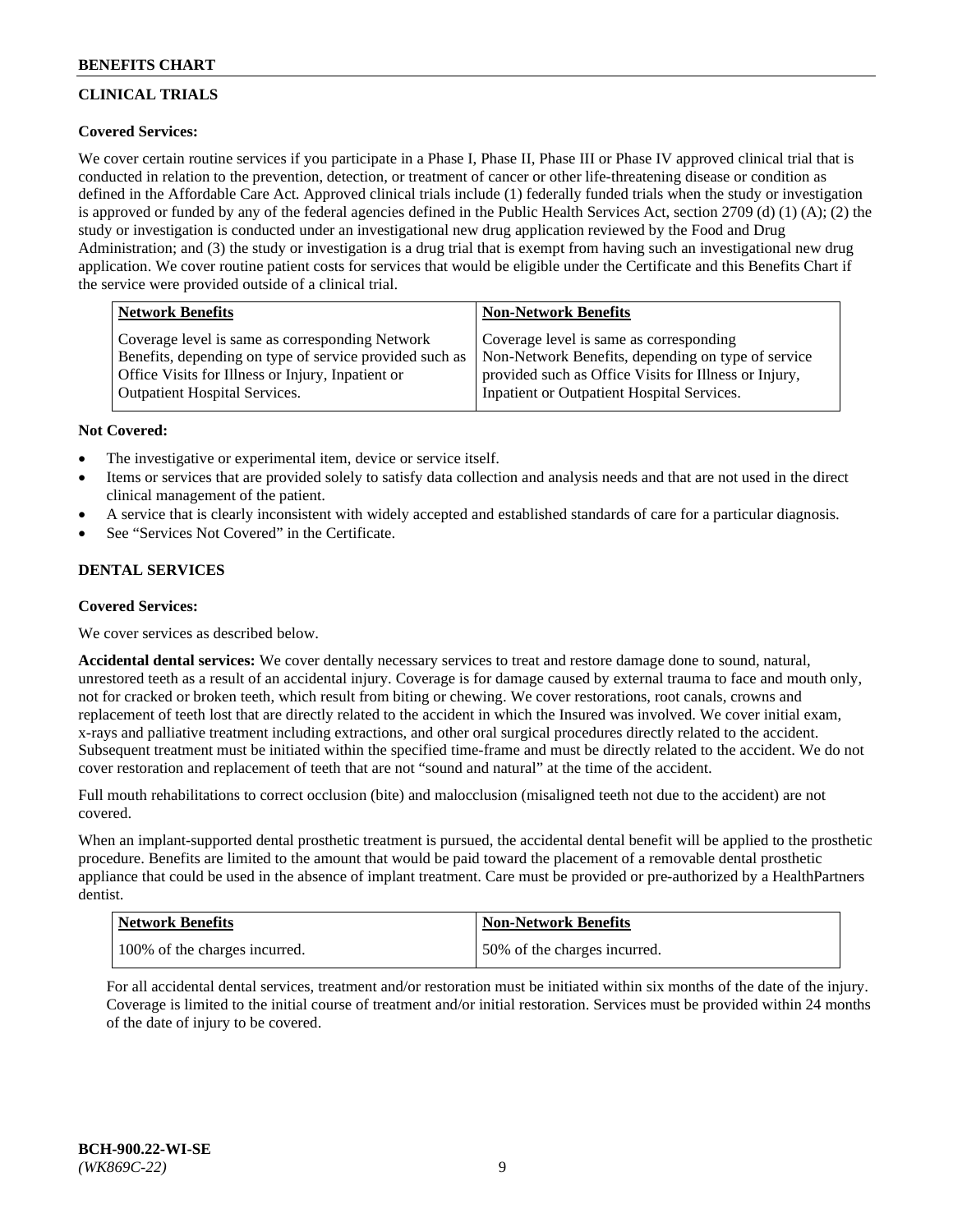# **Medical referral dental services**

**Medically necessary outpatient dental services:** We cover medically necessary outpatient dental services. Coverage is limited to dental services required for treatment of an underlying medical condition, e.g., removal of teeth to complete radiation treatment for cancer of the jaw, cysts and lesions.

| <b>Network Benefits</b>       | Non-Network Benefits         |
|-------------------------------|------------------------------|
| 100% of the charges incurred. | 50% of the charges incurred. |

**Medically necessary hospitalization and anesthesia for dental care:** We cover medically necessary hospitalization for dental care. This is limited to charges incurred by an Insured who: (1) is a child under age 5; (2) is severely disabled; (3) has a medical condition, and requires hospitalization or general anesthesia for dental care treatment; or (4) is a child between ages 5 and 12 and care in dental offices has been attempted unsuccessfully and usual methods of behavior modification have not been successful, or when extensive amounts of restorative care, exceeding four appointments, are required. Coverage is limited to facility and anesthesia charges. Oral surgeon/dentist professional fees are not covered. The following are examples, though not all-inclusive, of medical conditions which may require hospitalization for dental services: severe asthma, severe airway obstruction or hemophilia. Hospitalization required due to the behavior of the Insured or due to the extent of the dental procedure is not covered.

| Network Benefits              | <b>Non-Network Benefits</b>  |
|-------------------------------|------------------------------|
| 100% of the charges incurred. | 50% of the charges incurred. |

**Medical complications of dental care:** We cover medical complications of dental care. Treatment must be medically necessary care and related to medical complications of non-covered dental care, including complications of the head, neck, or substructures.

| Network Benefits              | <b>Non-Network Benefits</b>  |
|-------------------------------|------------------------------|
| 100% of the charges incurred. | 50% of the charges incurred. |

**Oral surgery:** We cover oral surgery. Coverage is limited to treatment of medical conditions requiring oral surgery, such as treatment of oral neoplasm, non-dental cysts, fracture of the jaws, trauma of the mouth and jaws, and any other oral surgery procedures provided as medically necessary dental services.

| Network Benefits              | <b>Non-Network Benefits</b>  |
|-------------------------------|------------------------------|
| 100% of the charges incurred. | 50% of the charges incurred. |

**Treatment of cleft lip and cleft palate:** We cover treatment of cleft lip and cleft palate of a dependent child, including orthodontic treatment and oral surgery directly related to the cleft. Dental services which are not required for the treatment of cleft lip or cleft palate are not covered. If a dependent child covered under the Certificate and Benefits Chart is also covered under a dental plan which includes orthodontic services, that dental plan shall be considered primary for the necessary orthodontic services. Oral appliances are subject to the same copayment, conditions and limitations as durable medical equipment.

| <b>Network Benefits</b>                               | <b>Non-Network Benefits</b>                            |
|-------------------------------------------------------|--------------------------------------------------------|
| Coverage level is same as corresponding Network       | Coverage level is same as corresponding                |
| Benefits, depending on type of service provided, such | Non-Network Benefits, depending on type of service     |
| as Office Visits for Illness or Injury, Inpatient or  | provided, such as Office Visits for Illness or Injury, |
| Outpatient Hospital Services.                         | Inpatient or Outpatient Hospital Services.             |

**Treatment of temporomandibular disorder (TMD) and craniomandibular disorder (CMD):** We cover diagnostic procedures, surgical treatment and non-surgical treatment (including intraoral splint therapy devices) for temporomandibular disorder (TMD) and craniomandibular disorder (CMD), which is medically necessary care. Dental services which are not required to directly treat TMD or CMD are not covered.

| <b>Network Benefits</b>       | <b>Non-Network Benefits</b>  |
|-------------------------------|------------------------------|
| 100% of the charges incurred. | 50% of the charges incurred. |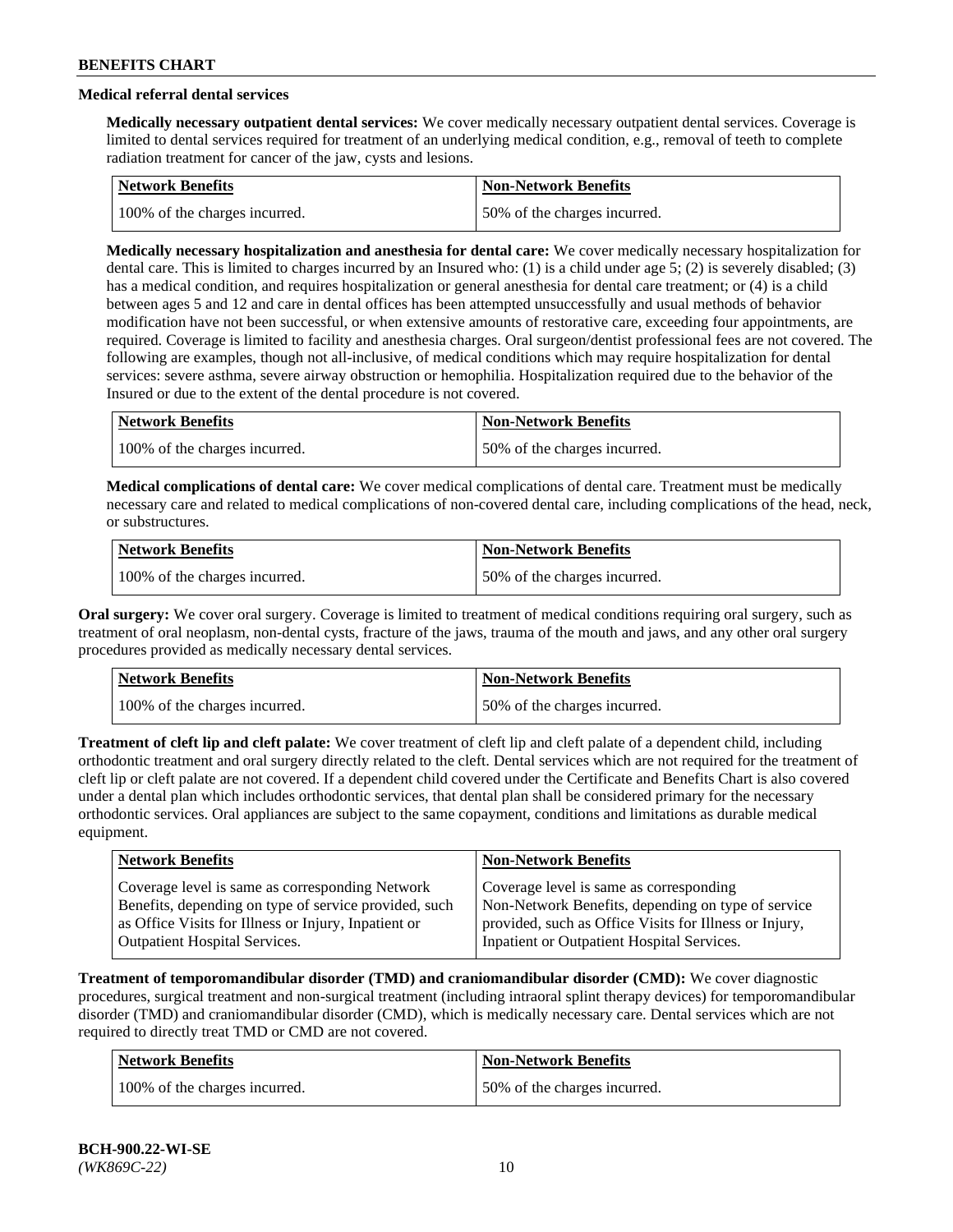# **Not Covered:**

- Dental treatment, procedures or services not listed in this Benefits Chart.
- Accident-related dental services if treatment is: (1) provided to teeth which are not sound and natural; (2) to teeth which have been restored; (3) initiated beyond six months from the date of the injury; (4) received beyond the initial treatment or restoration; or (5) received beyond 24 months from the date of injury.
- Oral surgery to remove wisdom teeth.
- Orthognathic treatment or procedures and all related services.
- See "Services Not Covered" in the Certificate.

### **DIABETES AND HYPERTENSION DISEASE MANAGEMENT PROGRAM**

### **Covered Services:**

If you meet criteria for coverage, you may qualify for the Diabetes and/or Hypertension Disease Management Program.

The program covers group health coaching which focuses on weight loss, exercise, behavior modification and health education through Omada Health.

| <b>Network Benefits</b>                                     | <b>Non-Network Benefits</b> |
|-------------------------------------------------------------|-----------------------------|
| 100% of the charges incurred.<br>Deductible does not apply. | Not applicable.             |

### **Not Covered:**

See "Services Not Covered" in the Certificate.

# **DIABETIC EQUIPMENT AND SUPPLIES**

### **Covered Services:**

We cover physician prescribed medically appropriate and necessary drugs and supplies used in the management and treatment of diabetes for Insureds with gestational, Type I or Type II diabetes including durable diabetic equipment and disposable supplies, as described below.

Certain items are only covered if your condition meets our coverage criteria and obtained through an authorized vendor. For more information on what we cover and any prior authorization requirements, call Member Services or log on to your "*my*HealthPartners" account at [healthpartners.com.](http://www.healthpartners.com/)

Insulin and medications for diabetes are covered as outpatient drugs under the "Prescription Drug Services" section.

**Pumps and pump supplies.** These include diabetic insulin pumps, diabetic infusion pumps and infusion pump supplies such as infusion sets, tubing, connectors and syringe reservoirs.

| <b>Network Benefits</b>                                                                 | <b>Non-Network Benefits</b>  |
|-----------------------------------------------------------------------------------------|------------------------------|
| <b>Pumps received at a pharmacy:</b><br>100% of the charges incurred.                   | 50% of the charges incurred. |
| Pumps received from a non-pharmacy<br>approved vendor:<br>100% of the charges incurred. |                              |

### **All other durable equipment and diabetic supplies**

Durable Diabetic Equipment and Supplies. These include continuous glucose monitoring system (CGMS), transmitter, sensors and receivers, diabetic blood glucose monitors and control/calibrating solutions (for checking accuracy or testing equipment and test strips).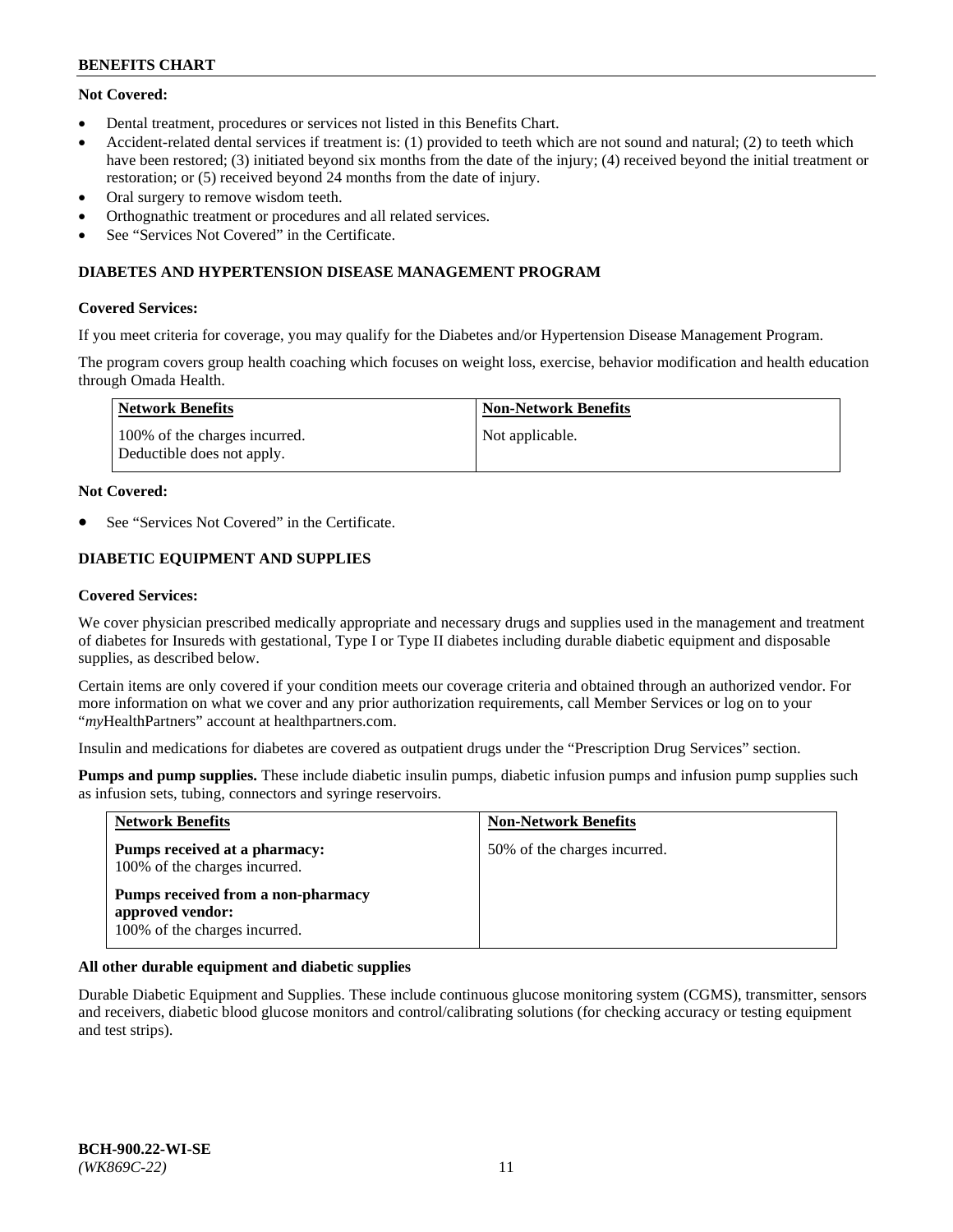Disposable Diabetic Supplies. These are one-time use supplies, including syringes, lancets, lancet devices, blood and urine ketone test strips, and needles.

Certain diabetic supplies and equipment must be purchased at a pharmacy.

| <b>Network Benefits</b>                                                                                                                                                                                                                                                                             | <b>Non-Network Benefits</b>  |
|-----------------------------------------------------------------------------------------------------------------------------------------------------------------------------------------------------------------------------------------------------------------------------------------------------|------------------------------|
| If received through a pharmacy:<br>Diabetic supplies on the Preventive Drug List:<br>100% of the charges incurred, subject to a<br>copayment of \$60.<br>Deductible does not apply.<br>All other diabetic supplies purchased at a pharmacy:<br>100% of the charges incurred.<br>Deductible applies. | 50% of the charges incurred. |
| If received through a non-pharmacy provider:<br>100% of the charges incurred if purchased from an<br>approved vendor.                                                                                                                                                                               |                              |

#### **Limitations:**

- No more than a 93-day supply of diabetic supplies are covered and dispensed at a time.
- We require that certain diabetic supplies and equipment be purchased at a pharmacy.
- Diabetic supplies and equipment are limited to certain models and brands.
- Durable medical equipment and supplies must be obtained from or repaired by approved vendors.
- Covered services and supplies are based on established medical policies which are subject to periodic review and modification by the medical directors. Our coverage policy for diabetic supplies includes information on our required models and brands. These medical policies (medical coverage criteria) are available by calling Member Services, or logging on to your "myHealthPartners" account at [healthpartners.com.](http://www.healthpartners.com/)

### **Not Covered:**

- Replacement or repair of any covered items, if the items are (i) damaged or destroyed by misuse, abuse or carelessness, (ii) lost; or (iii) stolen.
- Duplicate or similar items.
- Labor and related charges for repair of any covered items which are more than the cost of replacement by an approved vendor.
- Batteries for monitors and equipment.
- Sales tax, mailing, delivery charges, service call charges.
- See "Services Not Covered" in the Certificate.

## **DIAGNOSTIC IMAGING SERVICES**

#### **Covered Services:**

We cover diagnostic imaging, when ordered by a provider and provided in a clinic or outpatient hospital facility.

For Network Benefits, non-emergent, scheduled outpatient Magnetic Resonance Imaging (MRI) and Computed Tomography (CT) must be provided at a designated facility. Your physician or facility will obtain or verify prior authorization for these services, as needed.

We cover services provided in a clinic or outpatient hospital facility. To see the benefit level for inpatient hospital or skilled nursing facility services, see benefits under "Inpatient Hospital and Skilled Nursing Facility Services".

#### **Outpatient magnetic resonance imaging (MRI) and computed tomography (CT)**

| <b>Network Benefits</b>       | <b>Non-Network Benefits</b>  |
|-------------------------------|------------------------------|
| 100% of the charges incurred. | 50% of the charges incurred. |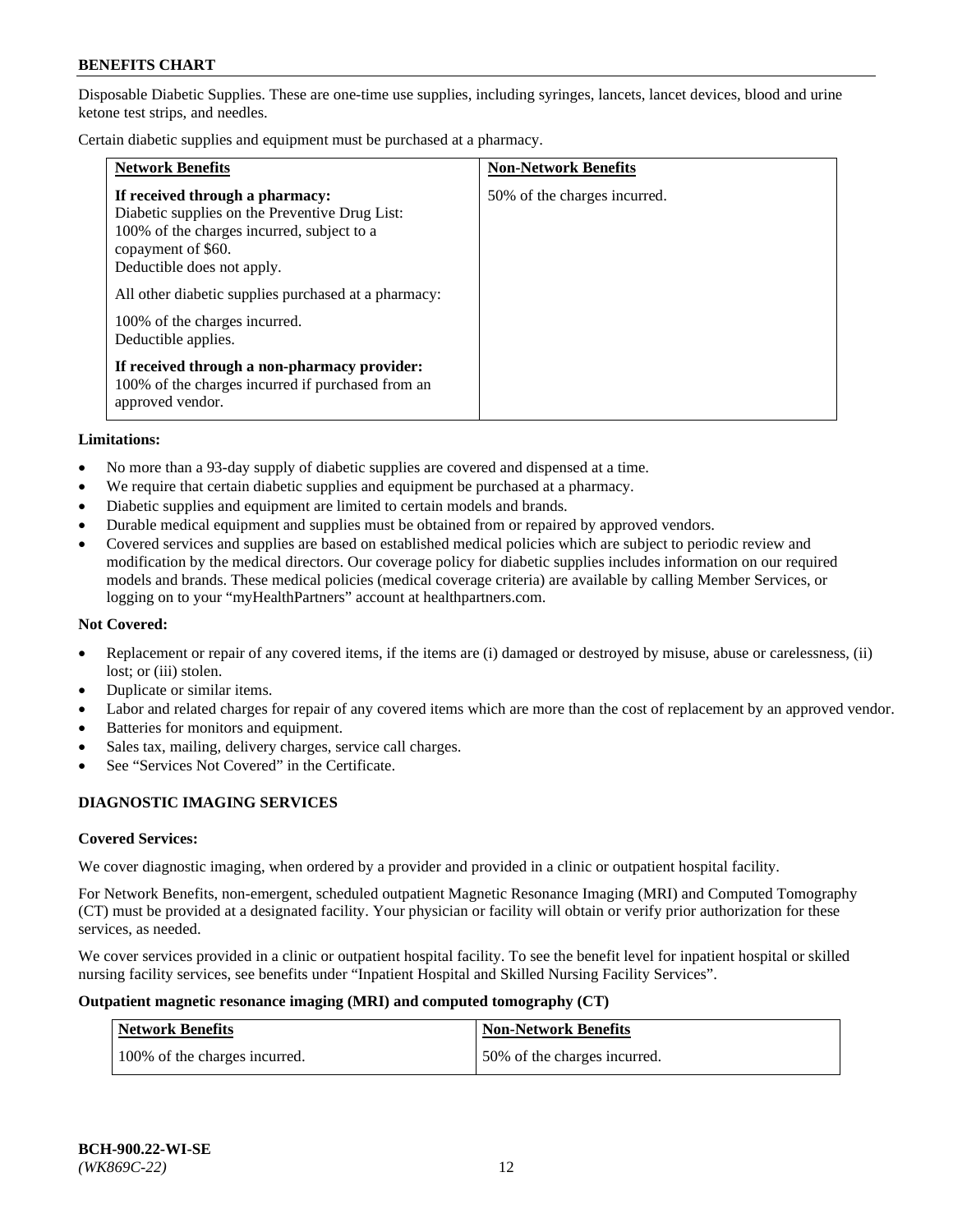### **All other outpatient diagnostic imaging services**

#### **Services for illness or injury**

| <b>Network Benefits</b>       | <b>Non-Network Benefits</b>  |
|-------------------------------|------------------------------|
| 100% of the charges incurred. | 50% of the charges incurred. |

### **Preventive services (MRI/CT procedures are not considered preventive)**

Diagnostic imaging services associated with preventive services are covered at the benefit level shown in the "Preventive Services" section of this Benefits Chart.

#### **Not Covered:**

See "Services Not Covered" in the Certificate.

# **DURABLE MEDICAL EQUIPMENT, PROSTHETICS, ORTHOTICS AND SUPPLIES**

### **Covered Services:**

We cover equipment and services, as described below.

We cover durable medical equipment and services, prosthetics, orthotics and supplies, subject to the limitations below, including certain disposable supplies and enteral feedings.

We cover external hearing aids, cochlear implants, and related treatment prescribed by a physician or by a licensed audiologist for Insureds under 18 years of age who have hearing loss.

We also cover basic hearing aids for Insureds age 18 or older for the correction of a hearing impairment.

Osseointegrated or bone-anchored hearing aids are only covered for Insureds who have hearing loss that is not correctable by any other procedure.

Hearing aids are limited to one basic, standard hearing aid for each ear every three years.

A basic hearing aid is defined as a hearing device that consists of a microphone, amplifier, volume control, battery and receiver, which is up to date using the latest technology. It does not include upgrades above and beyond the functionality of a basic hearing aid, including, but not limited to, hearing improvements for group settings, background noise, Bluetooth/remote control functionality, or extended warranties. Charges for upgrades above the cost of a basic, standard hearing aid are not covered.

Diabetic equipment and supplies are covered under the "Diabetic Equipment and Supplies" section.

### **Special dietary treatment for phenylketonuria (PKU) if it meets our medical coverage criteria**

| <b>Network Benefits</b>       | <b>Non-Network Benefits</b>  |
|-------------------------------|------------------------------|
| 100% of the charges incurred. | 50% of the charges incurred. |

#### **Oral amino acid based elemental formula if it meets our medical coverage criteria**

| <b>Network Benefits</b>       | <b>Non-Network Benefits</b>  |
|-------------------------------|------------------------------|
| 100% of the charges incurred. | 50% of the charges incurred. |

#### **All other durable medical equipment, prosthetics, orthotics and supplies**

| <b>Network Benefits</b>       | <b>Non-Network Benefits</b>  |
|-------------------------------|------------------------------|
| 100% of the charges incurred. | 50% of the charges incurred. |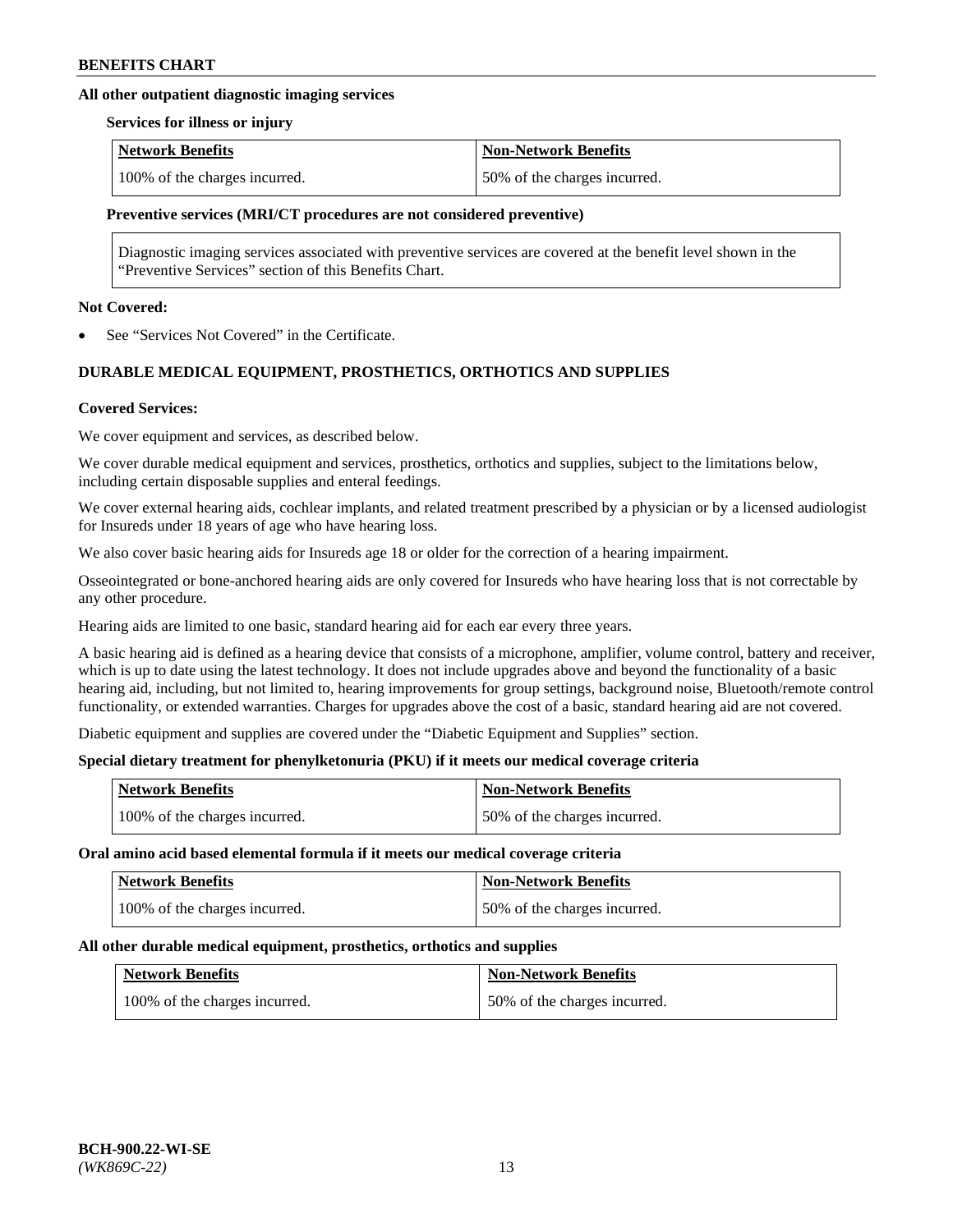# **Limitations:**

Coverage of durable medical equipment is limited by the following:

- Payment will not exceed the cost of an alternate piece of equipment or service that is effective and medically necessary.
- For prosthetic benefits, other than oral appliances for cleft lip and cleft palate, payment will not exceed the cost of an alternate piece of equipment or service that is effective, medically necessary and enables Insureds to conduct standard activities of daily living.
- We reserve the right to determine if an item will be approved for rental vs. purchase.
- Durable medical equipment and supplies must be obtained from or repaired by approved vendors.
- Covered services and supplies are based on established medical policies which are subject to periodic review and modification by the medical or dental directors. Our medical policy for diabetic supplies includes information on our required models and brands. These medical policies (medical coverage criteria) are available by calling Member Services, or logging on to your "*my*HealthPartners" account a[t healthpartners.com.](http://www.healthpartners.com/)

# **Not Covered:**

Items which are not eligible for coverage include, but are not limited to:

- Replacement or repair of any covered items, if the items are (i) damaged or destroyed by misuse, abuse or carelessness, (ii) lost; or (iii) stolen.
- Duplicate or similar items.
- Labor and related charges for repair of any covered items which are more than the cost of replacement by an approved vendor.
- Sales tax, mailing, delivery charges, service call charges.
- Items which are primarily educational in nature or for hygiene, vocation, comfort, convenience or recreation.
- Communication aids or devices: equipment to create, replace or augment communication abilities including, but not limited to, speech processors, receivers, communication boards, or computer or electronic assisted communication.
- Implantable and osseointegrated or bone-anchored hearing aids and their fitting, except as specifically described in this Benefits Chart. This exclusion does not apply to cochlear implants.
- Eyeglasses, contact lenses and their fitting, measurement and adjustment, except as specifically described in this Benefits Chart.
- Hair prostheses (wigs).
- Household equipment which primarily has customary uses other than medical, such as, but not limited to, exercise cycles, air purifiers, central or unit air conditioners, water purifiers, non-allergenic pillows, mattresses or waterbeds.
- Household fixtures including, but not limited to, escalators or elevators, ramps, swimming pools and saunas.
- Modifications to the structure of the home including, but not limited to, wiring, plumbing or charges for installation of equipment.
- Vehicle, car or van modifications including, but not limited to, hand brakes, hydraulic lifts and car carrier.
- Rental equipment while owned equipment is being repaired by non-contracted vendors, beyond one month rental of medically necessary equipment.
- Other equipment and supplies, including but not limited to assistive devices, that we determine are not eligible for coverage.
- See "Services Not Covered" in the Certificate.

### **EMERGENCY AND URGENTLY NEEDED CARE SERVICES**

### **Covered Services:**

We cover services for emergency care and urgently needed care if the services are otherwise eligible for coverage under the Certificate.

**Urgently needed care.** These are services to treat an unforeseen illness or injury that:

- are required in order to prevent a serious deterioration in your health; and
- cannot be delayed until the next available clinic or office hours.

| <b>Network Benefits</b>       | <b>Non-Network Benefits</b> |
|-------------------------------|-----------------------------|
| 100% of the charges incurred. | See Network Benefits.       |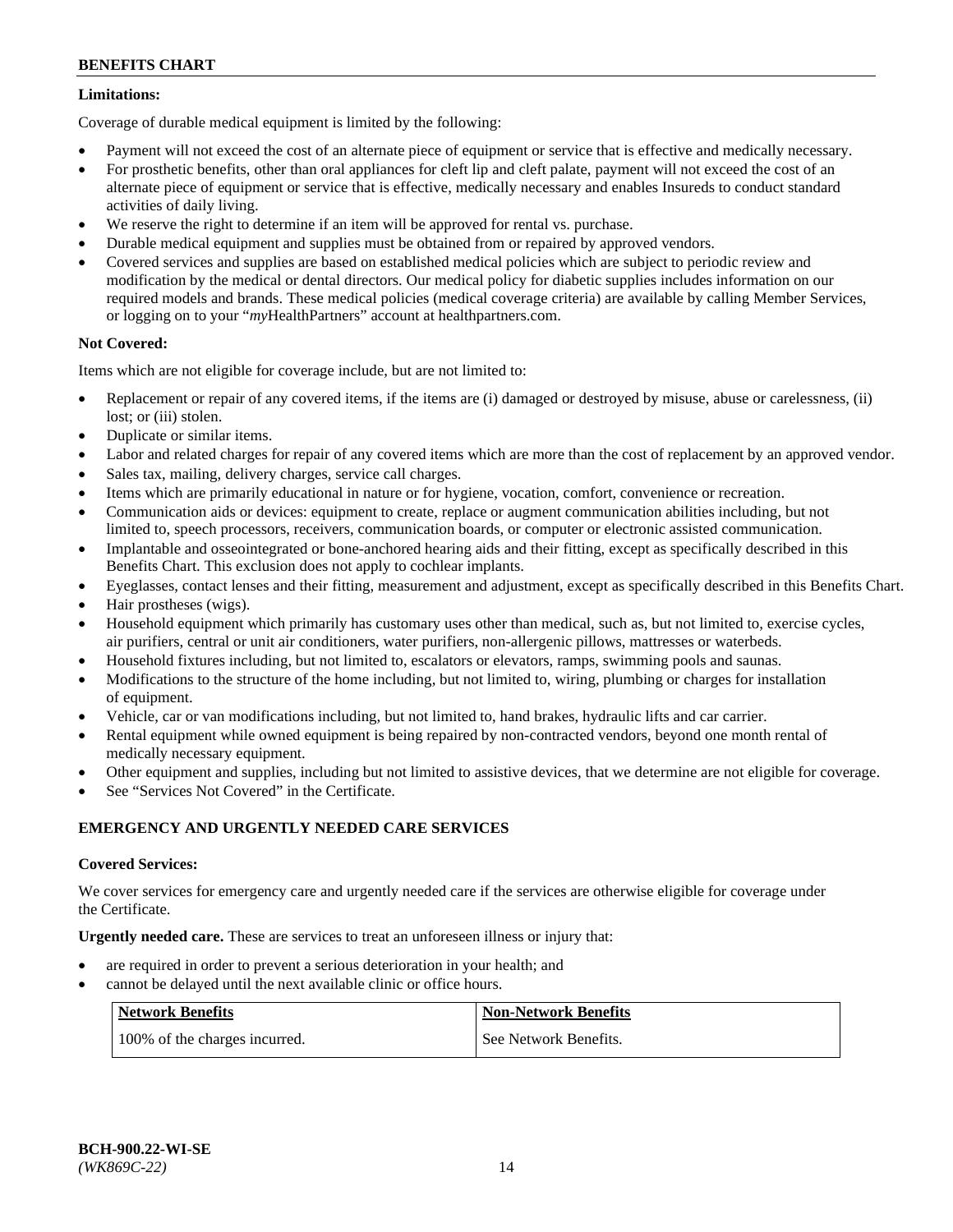**Emergency care.** These are services to treat:

- the sudden, unexpected onset of illness or injury which, if left untreated or unattended until the next available clinic or office hours, would result in hospitalization; or
- a condition requiring professional health services immediately necessary to preserve life or stabilize health.

Emergency care includes emergency services as defined in Division BB, Title I, Section 102 of the Consolidated Appropriations Act of 2021.

When reviewing claims for coverage of emergency services, our medical director will take into consideration a reasonable layperson's belief that the circumstances required immediate medical care that could not wait until the next working day or next available clinic appointment.

### **Emergency care in a hospital emergency room, including professional services of a physician**

| Network Benefits              | <b>Non-Network Benefits</b> |
|-------------------------------|-----------------------------|
| 100% of the charges incurred. | See Network Benefits.       |

### **Inpatient emergency care in a hospital**

| <b>Network Benefits</b>       | <b>Non-Network Benefits</b> |
|-------------------------------|-----------------------------|
| 100% of the charges incurred. | See Network Benefits.       |

### **Not Covered:**

See "Services Not Covered" in the Certificate.

## **GENE THERAPY**

### **Covered Services:**

We cover gene therapy treatment if it meets our medical coverage criteria.

| <b>Network Benefits</b>                                                                                                                                                                                 | <b>Non-Network Benefits</b> |
|---------------------------------------------------------------------------------------------------------------------------------------------------------------------------------------------------------|-----------------------------|
| Coverage level is same as corresponding Network<br>Benefits, depending on type of service provided such as<br>Office Visits for Illness or Injury, Inpatient or<br><b>Outpatient Hospital Services.</b> | No coverage.                |

### **Limitations:**

- Gene therapy must be provided by a designated provider.
- Specific types of gene therapy are limited to therapies and conditions specified in our medical coverage criteria.

### **Not Covered:**

See "Services Not Covered" in the Certificate.

### **HEALTH EDUCATION**

#### **Covered Services:**

We cover education for preventive services and education for the management of chronic health problems (such as diabetes).

| <b>Network Benefits</b>                                     | <b>Non-Network Benefits</b>  |
|-------------------------------------------------------------|------------------------------|
| 100% of the charges incurred.<br>Deductible does not apply. | 50% of the charges incurred. |

# **Not Covered:**

See "Services Not Covered" in the Certificate.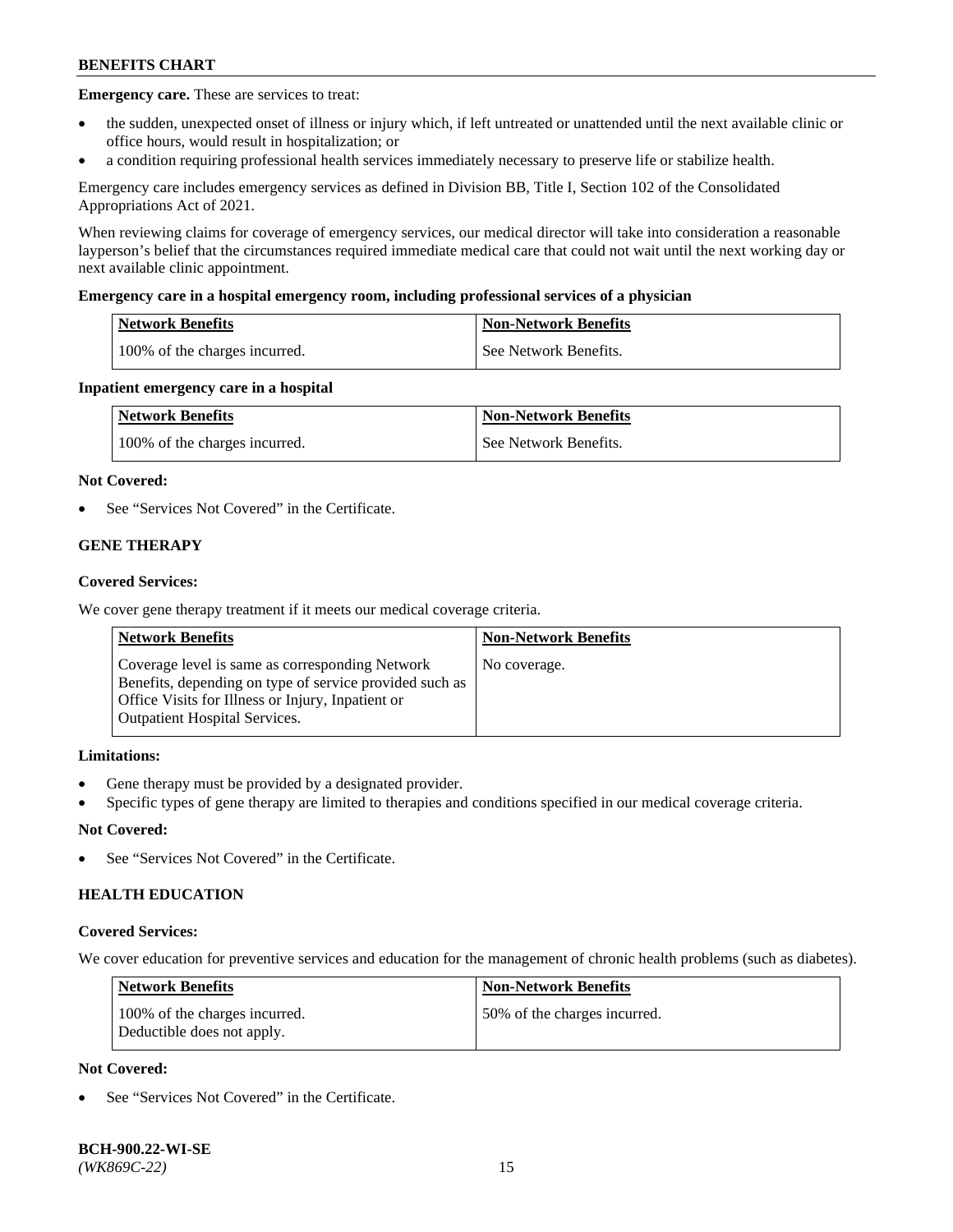# **HOME-BASED COMPREHENSIVE HEALTH RISK ASSESSMENT**

### **Covered Services:**

If you meet our criteria for coverage, you may qualify for our home-based comprehensive health risk assessment program. The program covers a health assessment with a designated nurse practitioner.

| Network Benefits                                            | <b>Non-Network Benefits</b> |
|-------------------------------------------------------------|-----------------------------|
| 100% of the charges incurred.<br>Deductible does not apply. | No coverage.                |

### **Not Covered:**

See "Services Not Covered" in the Certificate.

# **HOME HEALTH SERVICES**

### **Covered Services:**

We cover skilled nursing services, physical therapy, occupational therapy, speech therapy, respiratory therapy and other therapeutic services, non-routine prenatal and postnatal services, routine postnatal well child visits as described in our medical coverage criteria, phototherapy services for newborns, home health aide services and other eligible home health services when provided in your home, if you are homebound (i.e., unable to leave home without considerable effort due to a medical condition). Lack of transportation does not constitute homebound status. For phototherapy services for newborns and high risk prenatal services, supplies and equipment are included.

We cover total parenteral nutrition/intravenous ("TPN/IV") therapy, equipment, supplies and drugs in connection with IV therapy. IV line care kits are covered under Durable Medical Equipment.

We cover palliative care benefits. Palliative care includes symptom management, education and establishing goals of care. We waive the requirement that you be homebound for a limited number of home visits for palliative care (as shown in this Benefits Chart), if you have a life-threatening, non-curable condition which has a prognosis of survival of two years or less. Additional palliative care visits are eligible under the home health services benefit if you are homebound and meet all other requirements defined in this section.

You do not need to be homebound to receive total parenteral nutrition/intravenous ("TPN/IV") therapy.

Home health services are eligible and covered only when:

- medically necessary; and
- provided as rehabilitative care, terminal care or maternity care; and
- ordered by a physician, and included in the written home care plan.

### **Physical therapy, occupational therapy, speech therapy, respiratory therapy, home health aide services and palliative care**

| Network Benefits              | <b>Non-Network Benefits</b>  |
|-------------------------------|------------------------------|
| 100% of the charges incurred. | 50% of the charges incurred. |

**TPN/IV therapy, skilled nursing services, non-routine prenatal/postnatal services, and phototherapy**

| <b>Network Benefits</b>       | Non-Network Benefits         |
|-------------------------------|------------------------------|
| 100% of the charges incurred. | 50% of the charges incurred. |

Each 24-hour visit (or shifts up to 24-hour visits) equals one visit and counts toward the Maximum visits for all other services shown below. Any visit that lasts less than 24 hours regardless of the length of the visit, will count as one visit toward the Maximum visits for all other services shown below. All visits must be medically necessary and benefit eligible.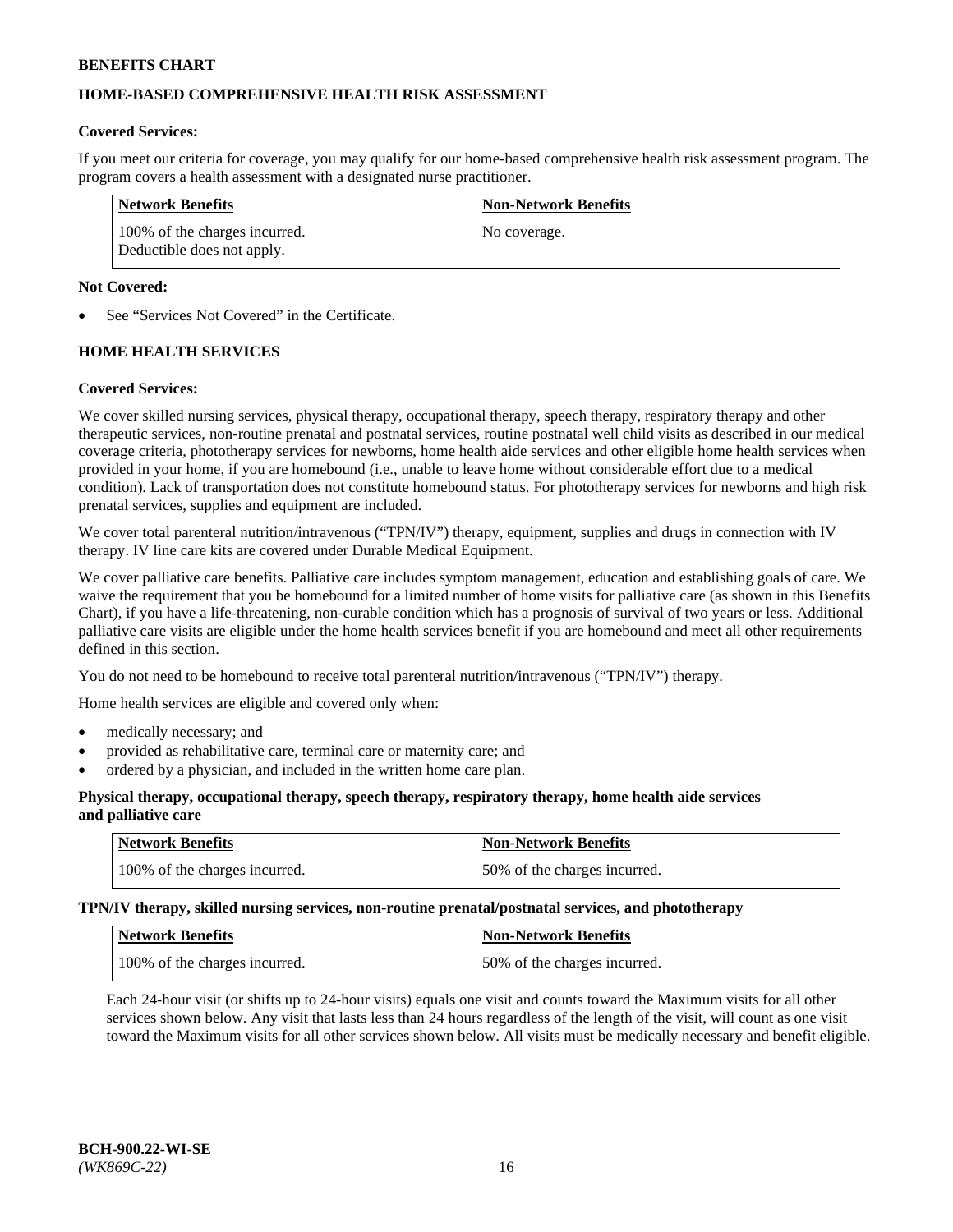### **Routine postnatal well child visit**

| <b>Network Benefits</b>                                     | <b>Non-Network Benefits</b>  |
|-------------------------------------------------------------|------------------------------|
| 100% of the charges incurred.<br>Deductible does not apply. | 50% of the charges incurred. |

#### **Maximum visits for palliative care**

If you are eligible to receive palliative care in the home and you are not homebound, there is a maximum of 12 visits per calendar year.

### **Maximum visits for all services other than palliative care**

| Network Benefits             | <b>Non-Network Benefits</b>  |
|------------------------------|------------------------------|
| 60 visits per calendar year. | 30 visits per calendar year. |

Each visit provided under the Network Benefits and Non-Network Benefits counts toward the maximums shown under both Maximum visits sections. The routine postnatal well child visits do not count toward the visit limit.

#### **Limitations:**

- Home health services are not provided as a substitute for a primary caregiver in the home or as relief (respite) for a primary caregiver in the home. We will not reimburse family members or residents in your home for the above services.
- A service shall not be considered a skilled nursing service merely because it is performed by, or under the direct supervision of, a licensed nurse. Where a service (such as tracheotomy suctioning or ventilator monitoring) or like services, can be safely and effectively performed by a non-medical person (or self-administered), without the direct supervision of a licensed nurse, the service shall not be regarded as a skilled nursing service, whether or not a skilled nurse actually provides the service. The unavailability of a competent person to provide a non-skilled service shall not make it a skilled service when a skilled nurse provides it. Only the skilled nursing component of so-called "blended" services (i.e. services which include skilled and non-skilled components) are covered under this Benefits Chart.

### **Not Covered:**

- Financial or legal counseling services.
- Housekeeping or meal services in your home.
- Private duty nursing services.
- Services provided by a family member or enrollee, or a resident in the enrollee's home.
- Vocational rehabilitation and recreational or educational therapy. Recreation therapy is therapy provided solely for the purpose of recreation, including, but not limited to: (a) requests for physical therapy or occupational therapy to improve athletic ability, and (b) braces or guards to prevent sports injuries.
- See "Services Not Covered" in the Certificate.

# **HOME HOSPICE SERVICES**

#### **Applicable Definitions:**

**Part-time.** This is up to two hours of service per day, more than two hours is considered continuous care.

**Continuous Care.** This is from two to twelve hours of service per day provided by a registered nurse, licensed practical nurse, or home health aide, during a period of crisis in order to maintain a terminally ill patient at home.

**Appropriate Facility.** This is a nursing home, hospice residence, or other inpatient facility.

**Custodial Care Related to Hospice Services.** This means providing assistance in the activities of daily living and the care needed by a terminally ill patient which can be provided by primary caregiver (i.e., family member or friend) who is responsible for the patient's home care.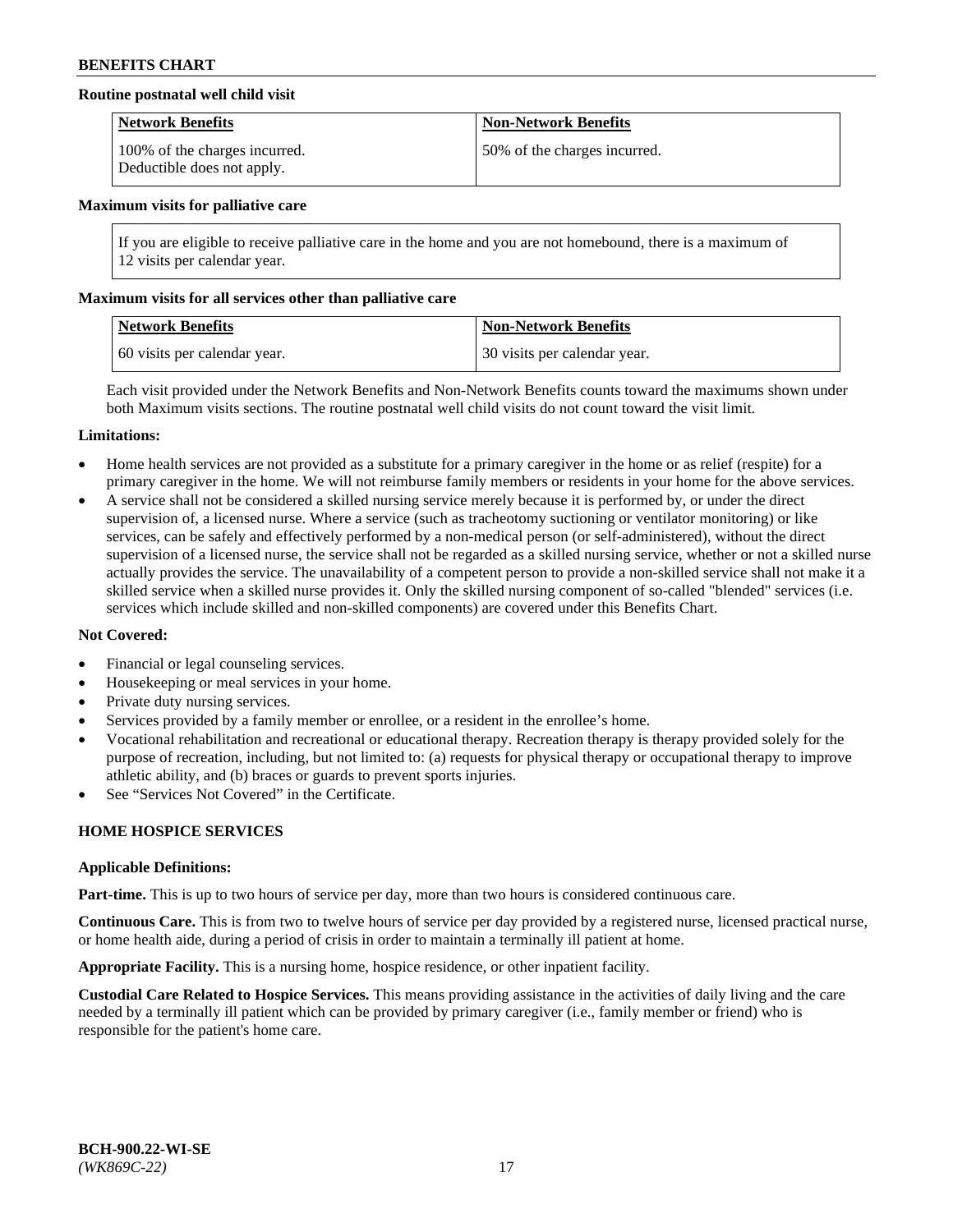### **Covered Services:**

**Home hospice program.** We cover the services described below if you are terminally ill and accepted as a home hospice program participant. You must meet the eligibility requirements of the program, and elect to receive services through the home hospice program. The services will be provided in your home, with inpatient care available when medically necessary as described below. If you elect to receive hospice services, you do so in lieu of curative treatment for your terminal illness for the period you are enrolled in the home hospice program.

**Eligibility:** In order to be eligible to be enrolled in the home hospice program, you must: (1) be a terminally ill patient (prognosis of six months or less); (2) have chosen a palliative treatment focus (i.e., emphasizing comfort and supportive services rather than treatment attempting to cure the disease or condition); and (3) continue to meet the terminally ill prognosis as reviewed by our medical director or his or her designee over the course of care. You may withdraw from the home hospice program at any time.

**Eligible services:** Hospice services include the following services provided in accordance with an approved hospice treatment plan.

- Home health services:
	- o Part-time care provided in your home by an interdisciplinary hospice team (which may include a physician, nurse, social worker, and spiritual counselor) and medically necessary home health services are covered.
	- o One or more periods of continuous care in your home or in a setting which provides day care for pain or symptom management, when medically necessary, will be covered.
- Inpatient services: We cover medically necessary inpatient services.
- Other services:
	- o Respite care is covered for care in your home or in an appropriate facility, to give your primary caregivers (i.e., family members or friends) rest and/or relief when necessary in order to maintain a terminally ill patient at home.
	- o Medically necessary medications for pain and symptom management.
	- o Semi-electric hospital beds and other durable medical equipment are covered.
	- Emergency and non-emergency care is covered.

| Network Benefits              | <b>Non-Network Benefits</b>  |
|-------------------------------|------------------------------|
| 100% of the charges incurred. | 50% of the charges incurred. |

Respite care is limited to 5 days per episode, and respite care and continuous care combined are limited to 30 days.

# **Not Covered:**

- Financial or legal counseling services.
- Housekeeping or meal services in your home.
- Custodial or maintenance care related to hospice services, whether provided in the home or in a nursing home.
- Any service not specifically described as covered services under this home hospice services benefits.
- Any services provided by members of your family or residents in your home.
- See "Services Not Covered" in the Certificate.

### **HOSPITAL AND SKILLED NURSING FACILITY SERVICES**

#### **Covered Services:**

We cover services as described below.

#### **Medical or surgical hospital services**

**Inpatient hospital services:** We cover the following medical or surgical services, for the treatment of acute illness or injury, which require the level of care only provided in an acute care facility. These services must be authorized by a physician.

Inpatient hospital services include: room and board; the use of operating or maternity delivery rooms; intensive care facilities; newborn nursery facilities; general nursing care, anesthesia, laboratory and diagnostic imaging services, radiation therapy, physical therapy, prescription drugs or other medications administered during treatment, blood and blood products (unless replaced), and blood derivatives, and other diagnostic or treatment related hospital services; physician and other professional medical and surgical services provided while in the hospital, including gender confirmation surgery that meets medical coverage criteria.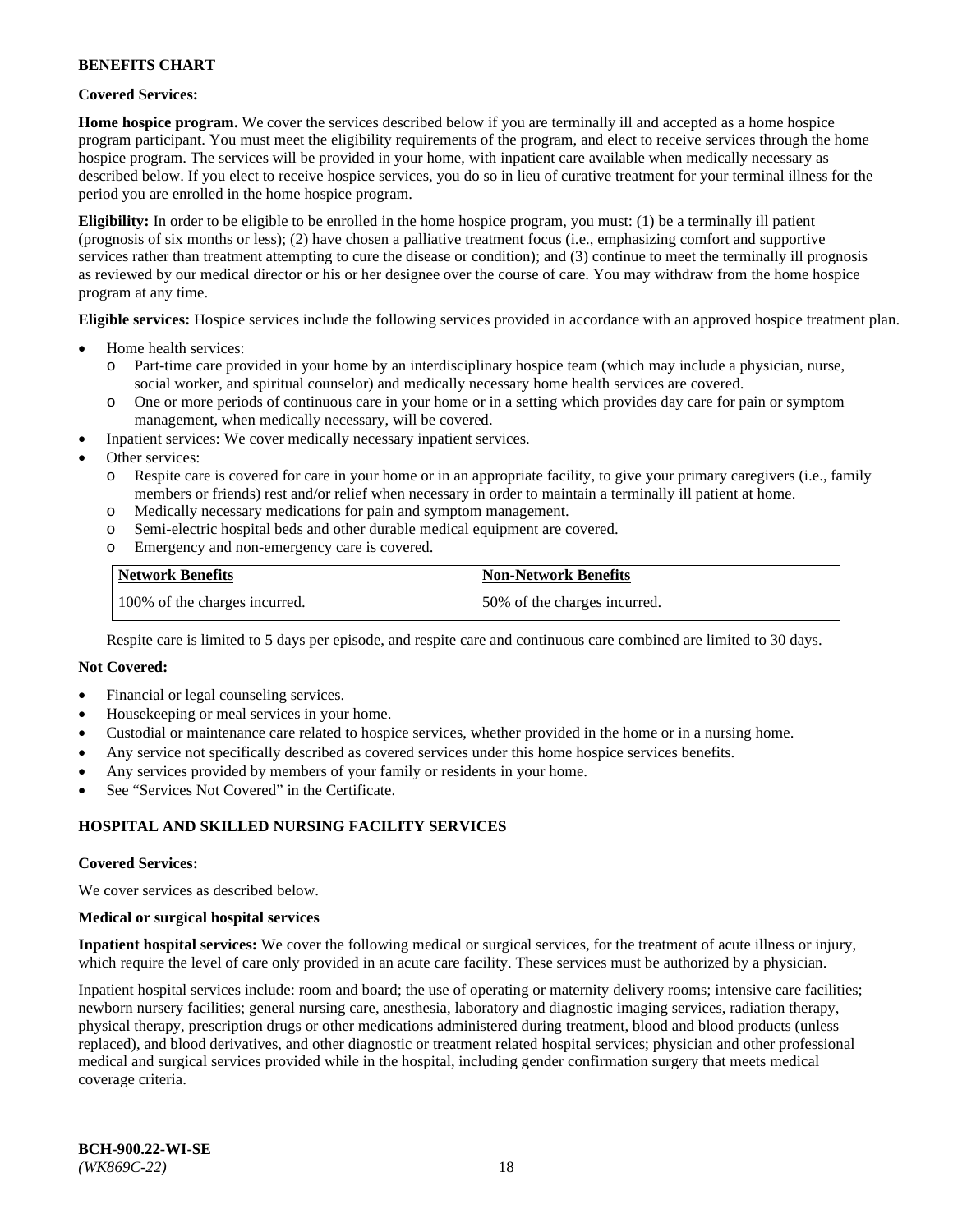We cover, following a vaginal delivery, a minimum of 48 hours of inpatient care for the mother and newborn child. We cover, following a caesarean section delivery, a minimum of 96 hours of inpatient care for the mother and newborn child.

Group health plans and health insurance issuers generally may not, under Federal law, restrict benefits for any hospital length of stay in connection with childbirth for the mother of newborn child to less than 48 hours following a vaginal delivery, or less than 96 hours following a caesarean section. However, Federal law generally does not prohibit the mother's or newborn's attending provider, after consulting with the mother, from discharging the mother or her newborn earlier than 48 hours (or 96 hours as applicable). In any case plans and issuers may not, under Federal law, require that a provider obtain authorization from the plan or the insurance issuer for prescribing a length of stay not in excess of 48 hours (or 96 hours).

| <b>Network Benefits</b>       | <b>Non-Network Benefits</b>  |
|-------------------------------|------------------------------|
| 100% of the charges incurred. | 50% of the charges incurred. |

Each Insured's admission or confinement, including that of a newborn child, is separate and distinct from the admission or confinement of any other Insured.

**Outpatient hospital, ambulatory care or surgical facility services:** We cover the following medical and surgical services, for diagnosis or treatment of illness or injury on an outpatient basis. These services must be authorized by a physician.

Outpatient services include: use of operating rooms, maternity delivery rooms or other outpatient departments, rooms or facilities; and the following outpatient services: general nursing care, anesthesia, laboratory and diagnostic imaging services, radiation therapy, physical therapy, drugs administered during treatment, blood and blood products (unless replaced), and blood derivatives, and other diagnostic or treatment related outpatient services; physician and other professional medical and surgical services provided while an outpatient, including colonoscopies (starting at age 50, or under age 50 for people at high risk of colorectal cancer), and gender confirmation surgery that meets medical coverage criteria.

For Network Benefits, non-emergent, scheduled outpatient Magnetic Resonance Imaging (MRI) and Computed Tomography (CT) must be provided at a designated facility. Your physician or facility will obtain or verify prior authorization for these services, as needed.

To see the benefit level for diagnostic imaging services, laboratory services and physical therapy, see benefits under Diagnostic Imaging Services, Laboratory Services and Physical Therapy in this Benefits Chart.

| <b>Network Benefits</b>       | <b>Non-Network Benefits</b>  |
|-------------------------------|------------------------------|
| 100% of the charges incurred. | 50% of the charges incurred. |

### **Skilled nursing facility care:**

We cover room and board, daily skilled nursing and related ancillary services for post-acute treatment and rehabilitative care of illness or injury that meets medical coverage criteria. Rehabilitation services are limited to services where significant measurable progress is expected to occur within a reasonable period of time.

| Network Benefits                             | <b>Non-Network Benefits</b>                  |
|----------------------------------------------|----------------------------------------------|
| 100% of the charges incurred.                | 50% of the charges incurred.                 |
| Limited to a 30-day maximum per confinement. | Limited to a 30-day maximum per confinement. |

Each day of services provided under the Network Benefits and Non-Network Benefits, combined, applies toward the maximum shown above.

### **Not Covered:**

- Services for items for personal convenience, such as television rental, are not covered.
- See "Services Not Covered" in the Certificate.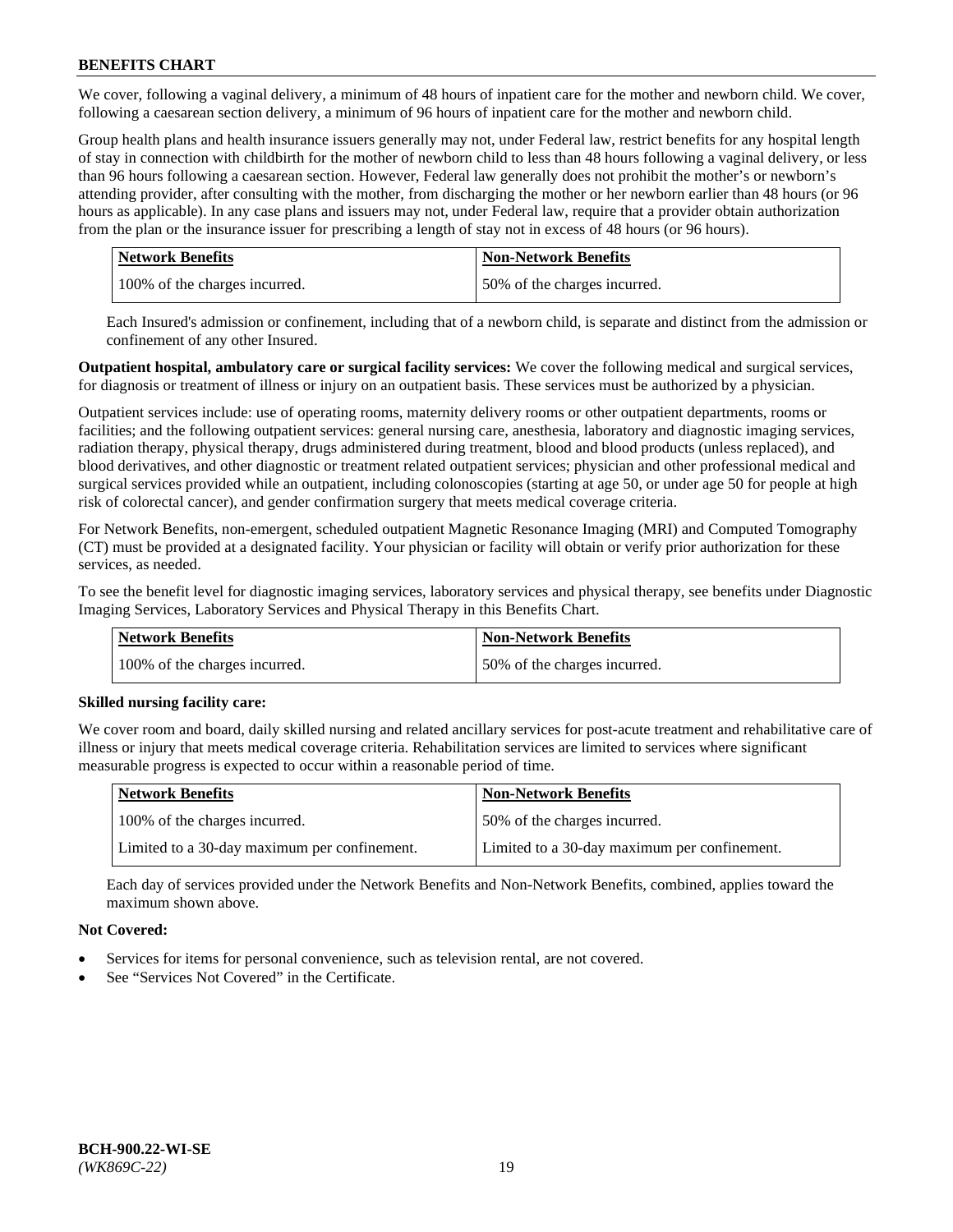# **INFERTILITY DIAGNOSIS**

# **Covered Services:**

We cover the diagnosis of infertility. These services include diagnostic procedures and tests provided in connection with an infertility evaluation, office visits and consultations to diagnose infertility.

| <b>Network Benefits</b>       | <b>Non-Network Benefits</b>  |
|-------------------------------|------------------------------|
| 100% of the charges incurred. | 50% of the charges incurred. |

Coverage is limited to office visits and consultations to diagnose infertility. Treatment is not covered.

# **Not Covered:**

- Infertility/fertility treatment, including, but not limited to, office visits, laboratory services, diagnostic imaging services and fertility drugs; reversal of sterilization; and sperm, ova or embryo acquisition, retrieval or storage; however, we cover office visits and consultations to diagnose infertility.
- Services related to the establishment of surrogate pregnancy and fees for a surrogate. However, pregnancy and maternity services are covered for an Insured under this Benefits Chart, including a surrogate pregnancy.
- See "Services Not Covered" in the Certificate.

# **LABORATORY SERVICES**

### **Covered Services:**

We cover laboratory tests when ordered by a provider and provided in a clinic or outpatient hospital facility. This includes blood tests to detect lead exposure in children between the ages of 6 months and 72 months.

To see the benefit level for inpatient hospital or skilled nursing facility services, see benefits under "Inpatient Hospital and Skilled Nursing Facility Services" in this Benefits Chart.

### **Prostate-specific antigen (PSA) testing**

| <b>Network Benefits</b>       | <b>Non-Network Benefits</b>  |
|-------------------------------|------------------------------|
| 100% of the charges incurred. | 50% of the charges incurred. |

### **All other laboratory services**

**Services for illness or injury**

| Network Benefits              | Non-Network Benefits         |
|-------------------------------|------------------------------|
| 100% of the charges incurred. | 50% of the charges incurred. |

### **Preventive services**

Laboratory services associated with preventive services are covered at the benefit level shown in the "Preventive Services" section of this Benefits Chart.

### **Not Covered:**

See "Services Not Covered" in the Certificate.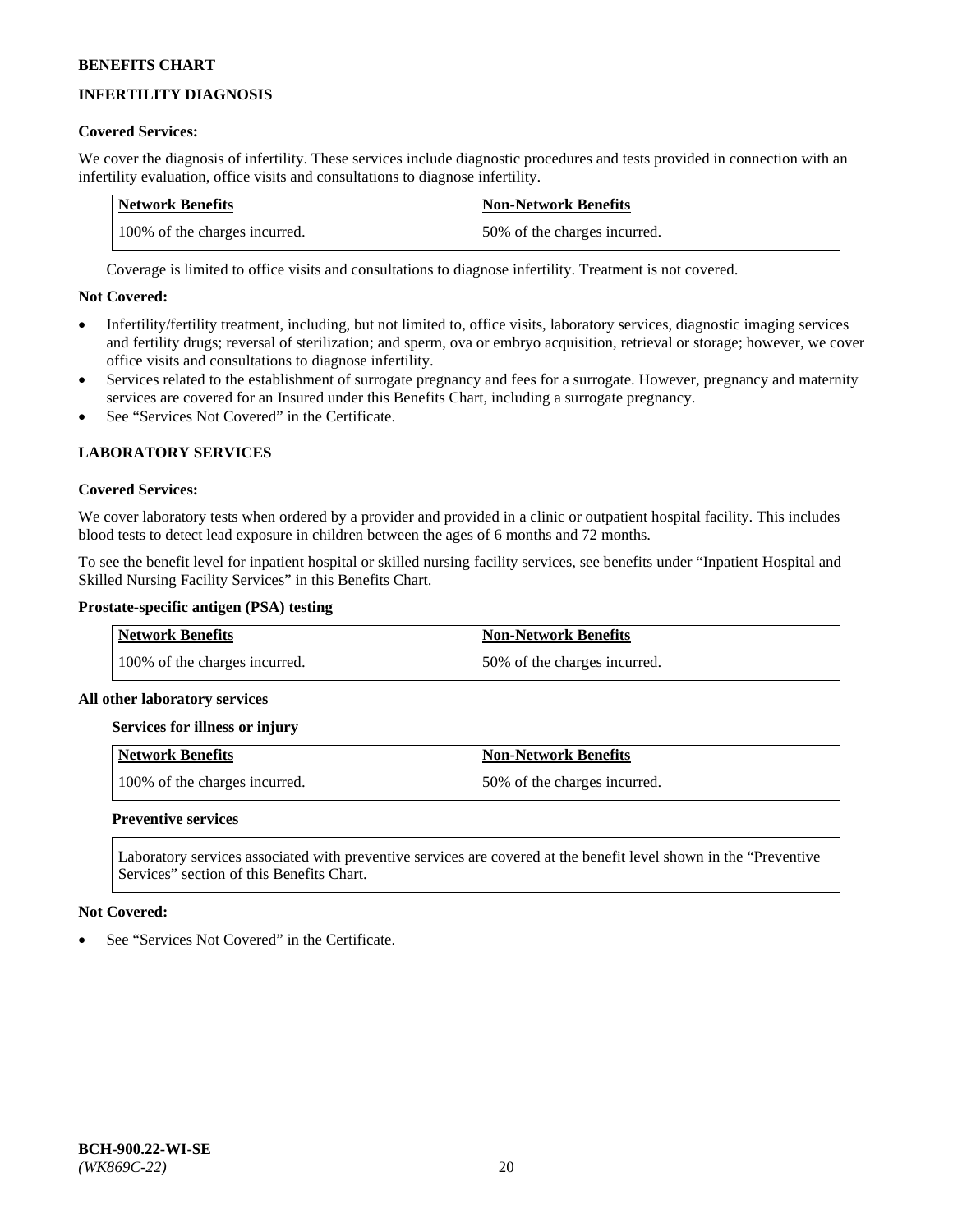# **MASTECTOMY RECONSTRUCTION BENEFIT**

### **Covered Services:**

We cover reconstruction of the breast on which the mastectomy has been performed; surgery and reconstruction of the other breast to produce symmetrical appearance, and prostheses and physical complications of all stages of mastectomy, including lymphedemas.

| <b>Network Benefits</b>                               | <b>Non-Network Benefits</b>                           |
|-------------------------------------------------------|-------------------------------------------------------|
| Coverage level is same as corresponding Network       | Coverage level is same as corresponding Non-Network   |
| Benefits, depending on type of service provided, such | Benefits, depending on type of service provided, such |
| as Office Visits for Illness or Injury, Inpatient or  | as Office Visits for Illness or Injury, Inpatient or  |
| <b>Outpatient Hospital Services.</b>                  | <b>Outpatient Hospital Services.</b>                  |

### **Not Covered:**

See "Services Not Covered" in the Certificate.

# **MEDICATION THERAPY DISEASE MANAGEMENT PROGRAM**

### **Covered Services:**

If you meet our criteria for coverage, you may qualify for our Medication Therapy Disease Management Program.

The program covers consultations with a designated Network pharmacist.

Covered services are based on established medical policies, which are subject to periodic review and modification by the medical directors. These medical policies (medical coverage criteria) are available by calling Member Services, or logging on to your "*my*HealthPartners" account at [healthpartners.com.](http://www.healthpartners.com/)

| Network Benefits                                            | <b>Non-Network Benefits</b> |
|-------------------------------------------------------------|-----------------------------|
| 100% of the charges incurred.<br>Deductible does not apply. | No coverage.                |

### **Not Covered:**

See "Services Not Covered" in the Certificate.

### **OFFICE VISITS FOR ILLNESS OR INJURY**

#### **Covered Services:**

We cover the following when medically necessary: professional medical and surgical services and related supplies, including biofeedback, of physicians and other health care providers; blood and blood products (unless replaced) and blood derivatives.

We cover diagnosis and treatment of illness or injury to the eyes. Where contact or eye glass lenses are prescribed as medically necessary for the post-operative treatment of cataracts or for the treatment of aphakia, acute or chronic corneal pathology, or keratoconus, we cover the initial evaluation, lenses and fitting. Insureds must pay for lens replacement beyond the initial pair.

Services received via video, E-visit or telephone are covered under the "Telehealth/Telemedicine Services" section.

#### **Office visits**

| <b>Network Benefits</b>       | <b>Non-Network Benefits</b>  |
|-------------------------------|------------------------------|
| 100% of the charges incurred. | 50% of the charges incurred. |

**Convenience clinics**

| <b>Network Benefits</b>       | <b>Non-Network Benefits</b>   |
|-------------------------------|-------------------------------|
| 100% of the charges incurred. | 150% of the charges incurred. |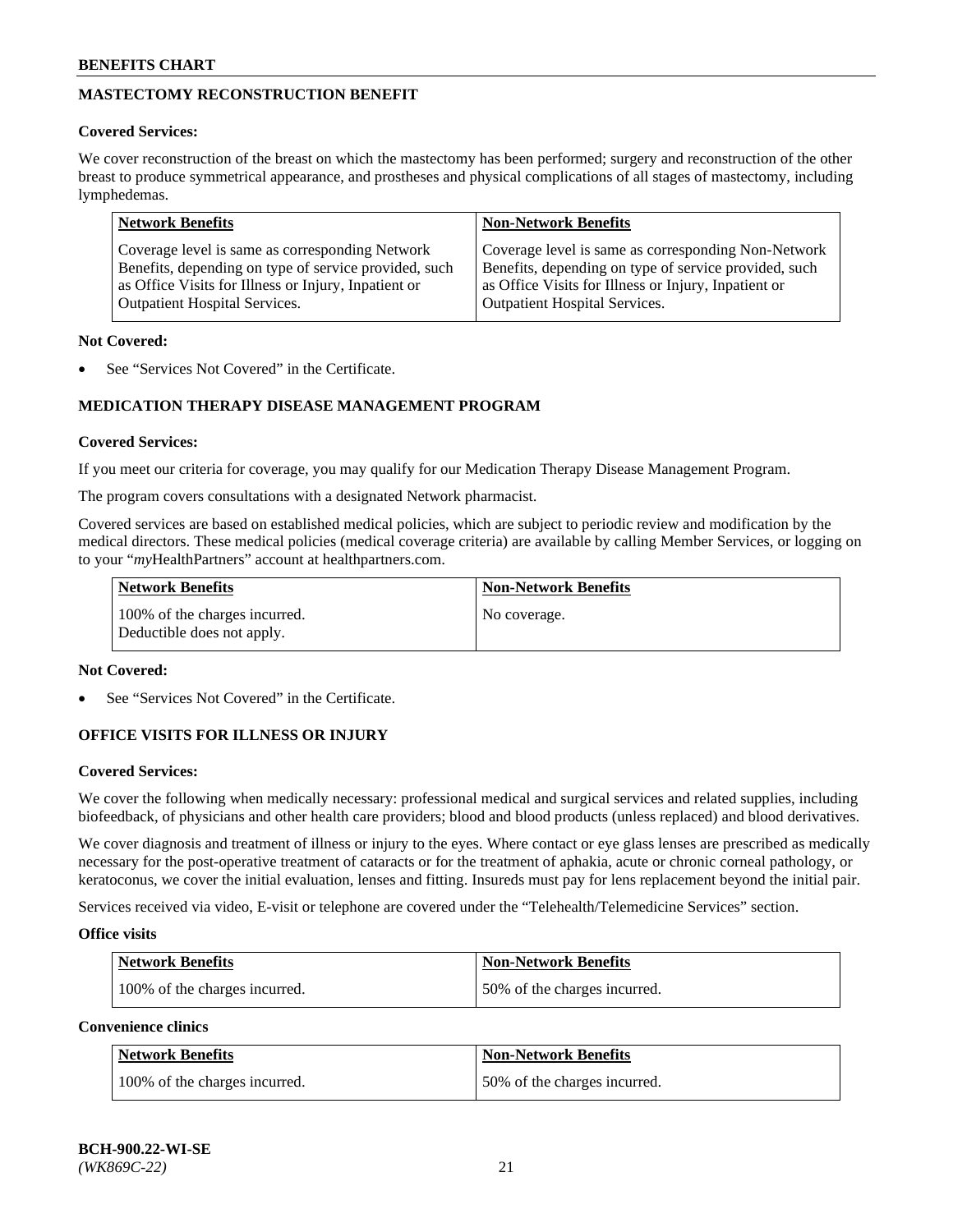### **Injections administered in a physician's office, other than immunizations**

#### **Allergy injections**

| Network Benefits              | Non-Network Benefits         |
|-------------------------------|------------------------------|
| 100% of the charges incurred. | 50% of the charges incurred. |

#### **All other injections**

| <b>Network Benefits</b>       | <b>Non-Network Benefits</b>  |  |
|-------------------------------|------------------------------|--|
| 100% of the charges incurred. | 50% of the charges incurred. |  |

### **Not Covered:**

- Court ordered treatment, except as described in this Benefits Chart. Any resulting court ordered treatment for mental health services will be subject to the Certificate's requirement for medical necessity.
- See "Services Not Covered" in the Certificate.

### **PEDIATRIC EYEWEAR**

### **Covered Services:**

We cover pediatric eyewear for children.

Routine eye exams are covered under the "Preventive Services" section.

| <b>Network Benefits</b>       | <b>Non-Network Benefits</b> |
|-------------------------------|-----------------------------|
| 100% of the charges incurred. | No coverage.                |

### **Limitations:**

- Coverage under this provision will continue until the end of the month in which the child turns age 19.
- Limited to one of the following per calendar year:
	- o one pair of eyeglasses including one set of prescription lenses, frames from our designated eyewear collection and anti-scratch coating; or
	- o one pair of non-disposable contact lenses; or
	- o a one-year supply of disposable contact lenses.
- Contact lens fittings are limited to two per calendar year.

### **Not Covered:**

- Frames that are not included in our designated eyewear collection. However, one pair of lenses will be covered if an Insured chooses frames outside our designated eyewear collection.
- More than one pair of lenses or frames or non-disposable contacts per calendar year, regardless of the reason. This includes replacement of eyeglasses or contact lenses due to loss, breakage, theft, or change in prescription.
- Safety glasses or goggles for sports or vocational reasons.
- Upgrades including, but not limited to, UV protection and no-line multifocal lenses.
- See "Services Not Covered" in the Certificate.

### **PHYSICAL THERAPY, OCCUPATIONAL THERAPY, SPEECH THERAPY AND OTHER SPECIFIED THERAPIES**

# **Covered Services:**

We cover the following physical therapy, occupational therapy and speech therapy services:

- Medically necessary rehabilitative care to correct the effects of illness or injury.
- Habilitative care rendered for congenital, developmental or medical conditions which have significantly limited the successful initiation of normal speech and normal motor development.

Massage therapy which is performed in conjunction with other treatment/modalities by a physical or occupational therapist is part of a prescribed treatment plan and is not billed separately is covered.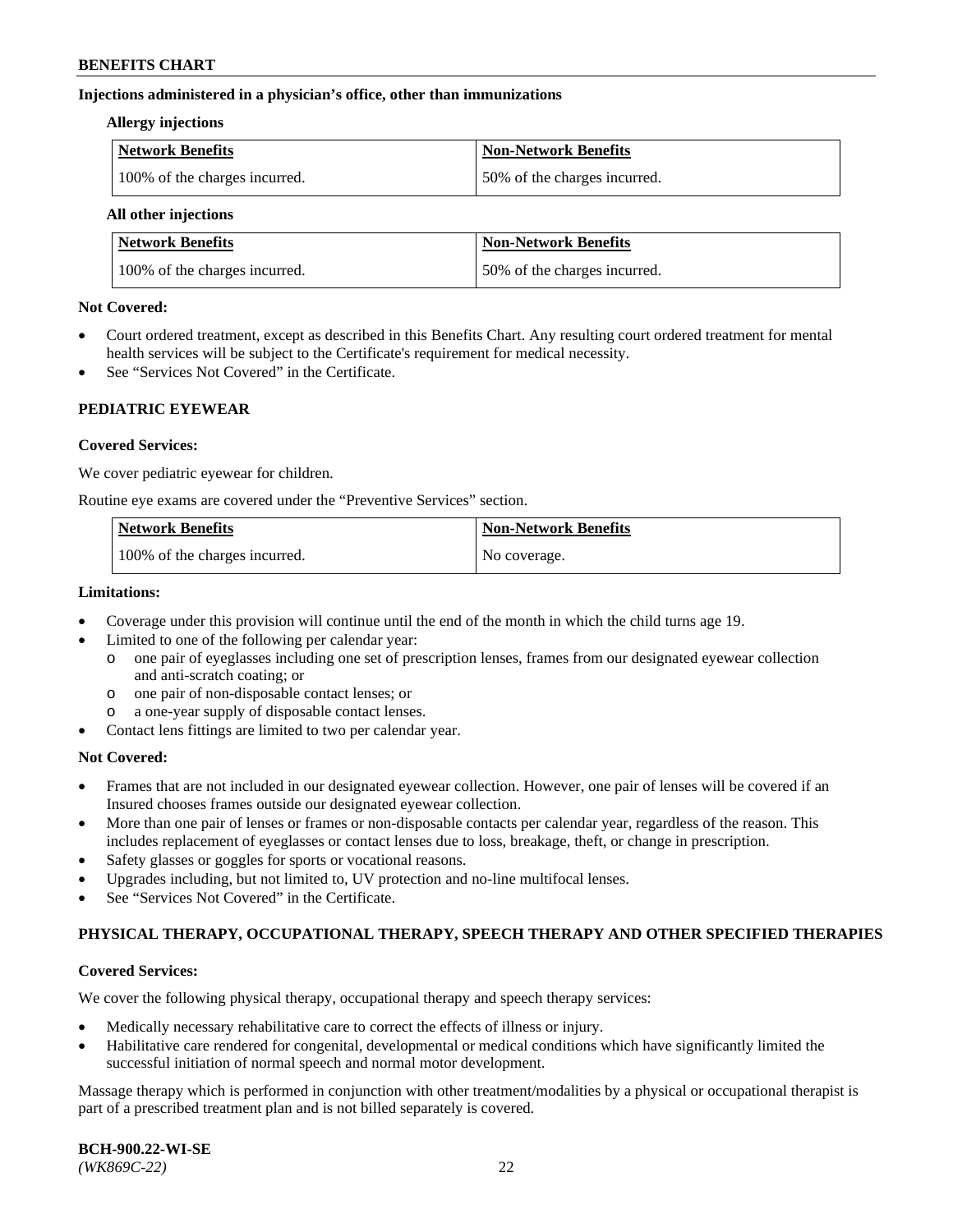We cover services provided in a clinic. To see the benefit level for inpatient hospital or skilled nursing facility services, see benefits under "Inpatient Hospital and Skilled Nursing Facility Services".

### **Rehabilitative care**

| <b>Network Benefits</b>                                                                       | <b>Non-Network Benefits</b>                                                                   |
|-----------------------------------------------------------------------------------------------|-----------------------------------------------------------------------------------------------|
| 100% of the charges incurred.                                                                 | 50% of the charges incurred.                                                                  |
| Physical, Occupational and Speech Therapy are<br>limited to 20 visits each per calendar year. | Physical, Occupational and Speech Therapy are<br>limited to 20 visits each per calendar year. |

### **In addition to the services provided above, we cover a minimum of:**

- 20 visits per calendar year for pulmonary rehabilitation.
- 36 visits per calendar year for cardiac rehabilitation.
- 30 visits per calendar year for post-cochlear implant aural therapy.
- 20 visits per calendar year for cognitive rehabilitation.

The maximum number of visits is combined for Network Benefits and Non-Network Benefits.

### **Habilitative services**

| <b>Network Benefits</b>                                                                       | <b>Non-Network Benefits</b>                                                                   |
|-----------------------------------------------------------------------------------------------|-----------------------------------------------------------------------------------------------|
| 100% of the charges incurred.                                                                 | 50% of the charges incurred.                                                                  |
| Physical, Occupational and Speech Therapy are<br>limited to 20 visits each per calendar year. | Physical, Occupational and Speech Therapy are<br>limited to 20 visits each per calendar year. |

The maximum number of visits is combined for Network Benefits and Non-Network Benefits.

### **Not Covered:**

- Massage therapy for the purpose of comfort or convenience of the Insured.
- See "Services Not Covered" in the Certificate.

# **PRE-DIABETES DISEASE MANAGEMENT PROGRAM**

### **Covered Services:**

If you meet criteria for coverage, you may qualify for the Pre-Diabetes Disease Management Program through Omada Health. The program covers group health coaching which focuses on weight loss, exercise, behavior modification and health education at select locations determined by the plan.

| <b>Network Benefits</b>                                     | <b>Non-Network Benefits</b> |
|-------------------------------------------------------------|-----------------------------|
| 100% of the charges incurred.<br>Deductible does not apply. | Not applicable.             |

### **Not Covered:**

See "Services Not Covered" in the Certificate.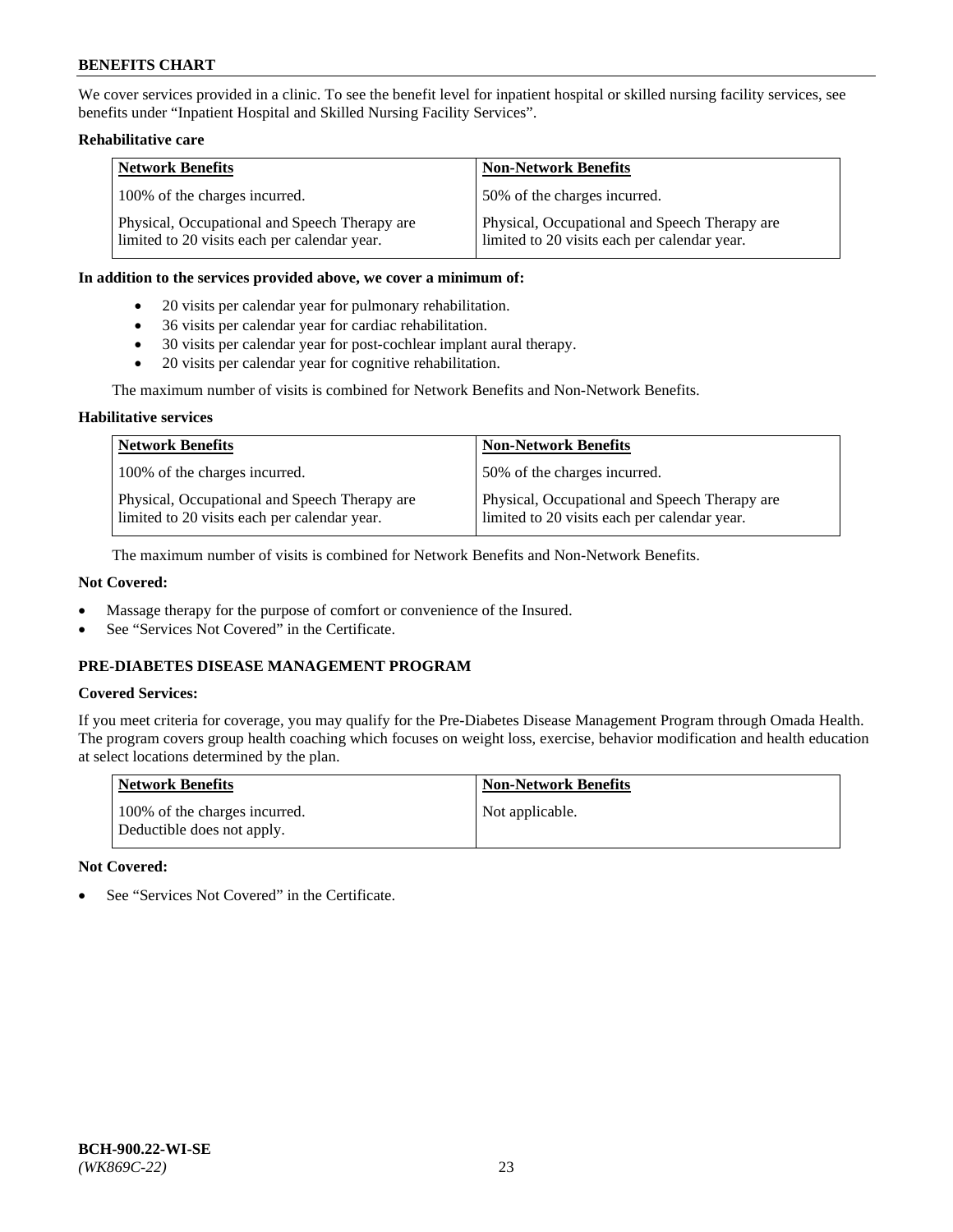# **PRESCRIPTION DRUG SERVICES**

### **Covered Services:**

We cover prescription drugs and medications that can be self-administered or are administered in a physician's office.

We will refill a prescription for eye drops covered under this Benefits Chart if the Insured requests a refill and the original prescription specified that additional quantities would be needed, providing the refill request does not exceed the quantities needed, and the following conditions are met:

- If the Insured requests a 30-day refill supply, the request must be made between 22 and 30 days of the later of (a) the original date that the prescription was distributed to the Insured or (b) the date that the most recent refill was distributed to the Insured; or
- If the Insured requests a 90-day refill supply, the request must be made between 67 and 90 days of the later of (a) the original date that the prescription was distributed to the Insured or (b) the date that the most recent refill was distributed to the Insured.

### **For Network Benefits, drugs and medications must be obtained at a Network pharmacy.**

### **If a copayment is required, you must pay one copayment for each 31-day supply, or portion thereof.**

### **Outpatient drugs (except as specified below)Drugs on the Preventive Drug List**

| <b>Network Benefits</b>                                                                                                                   | <b>Non-Network Benefits</b>  |
|-------------------------------------------------------------------------------------------------------------------------------------------|------------------------------|
| Generic formulary drugs on the Preventive Drug List<br>are covered at 100% of the charges incurred.                                       | 50% of the charges incurred. |
| Brand name formulary drugs on the Preventive Drug<br>List are covered at 100% of the charges incurred,<br>subject to a copayment of \$60. |                              |
| In no event will your cost for a formulary insulin drug<br>exceed \$25.                                                                   |                              |
| Deductible does not apply.                                                                                                                |                              |

### **All other drugs**

| <b>Network Benefits</b>                                                                       | <b>Non-Network Benefits</b>  |
|-----------------------------------------------------------------------------------------------|------------------------------|
| All other formulary drugs are covered at 100% of the<br>charges incurred. Deductible applies. | 50% of the charges incurred. |
| Non-formulary drugs are covered at 80% of the charges<br>incurred. Deductible applies.        |                              |

**Oral chemotherapy drugs** are included on the specialty drug list. However, you pay the applicable outpatient drug benefit. As required by Wisconsin law, you will not pay higher cost sharing (deductible, copayment or coinsurance) for orally administered chemotherapy drugs than you pay for injected or intravenously administered chemotherapy drugs.

#### **Mail order drugs**

| <b>Network Benefits</b>                                                                                                                                                                                                                                 | <b>Non-Network Benefits</b>                                                                                                |
|---------------------------------------------------------------------------------------------------------------------------------------------------------------------------------------------------------------------------------------------------------|----------------------------------------------------------------------------------------------------------------------------|
| For your convenience, you may also get up to a<br>93-day supply of outpatient prescription drugs that<br>can be self-administered through the designated mail<br>order service.<br>Specialty drugs are not available through the mail<br>order service. | Mail order drugs are only available through the<br>designated mail order service.<br>See Network Mail Order Drugs Benefit. |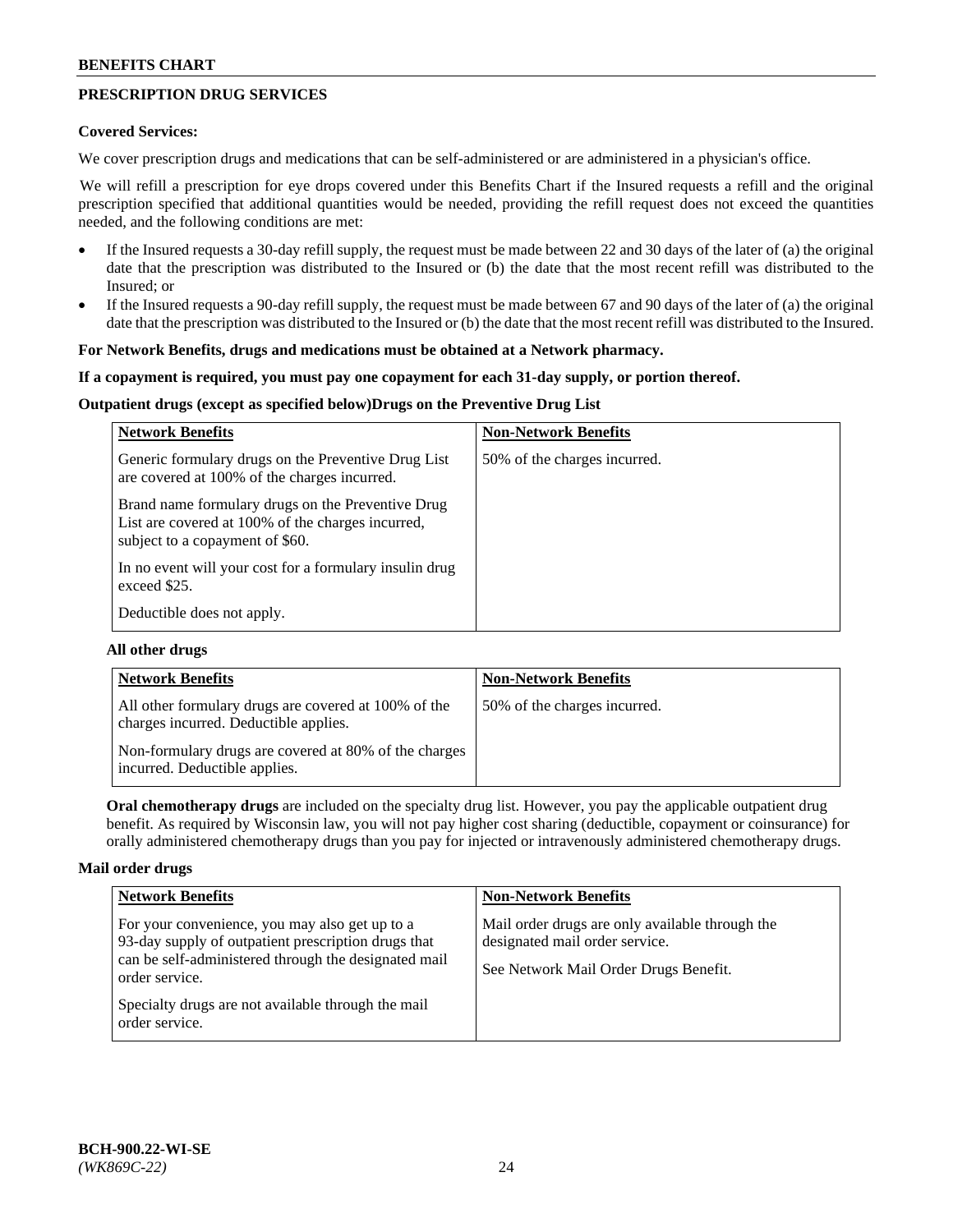# **Specialty drugs that are self-administered**

| <b>Network Benefits</b>                                                                                              | <b>Non-Network Benefits</b> |
|----------------------------------------------------------------------------------------------------------------------|-----------------------------|
| 100% of the charges incurred.                                                                                        | No coverage.                |
| Specialty drugs are limited to drugs on the<br>specialty drug list and must be obtained from a<br>designated vendor. |                             |

**Oral chemotherapy drugs** are included on the specialty drug list. However, you pay the applicable outpatient drug benefit. As required by Wisconsin law, you will not pay higher cost sharing (deductible, copayment or coinsurance) for orally administered chemotherapy drugs than you pay for injected or intravenously administered chemotherapy drugs.

### **Tobacco cessation drugs. All FDA approved tobacco cessation drugs are covered.**

| Network Benefits                                            | <b>Non-Network Benefits</b>   |
|-------------------------------------------------------------|-------------------------------|
| 100% of the charges incurred.<br>Deductible does not apply. | 150% of the charges incurred. |

### **Contraceptive drugs**

| <b>Network Benefits</b>                                                                                                                                         | <b>Non-Network Benefits</b>  |
|-----------------------------------------------------------------------------------------------------------------------------------------------------------------|------------------------------|
| 100% of the charges incurred for formulary drugs.<br>Deductible does not apply.                                                                                 | 50% of the charges incurred. |
| If a physician requests that a non-formulary<br>contraceptive drug be dispensed as written, the drug<br>will be covered at 100%, not subject to the deductible. |                              |

**ACA preventive medications.** We cover preventive medications currently recommended by USPSTF with an A or B rating if they are prescribed by your medical provider and they are listed on our Commercial ACA Preventive Drug List. Preventive medications are subject to periodic review and modification. Changes would be effective in accordance with the federal rules and reflected in our current medical coverage criteria for preventive care services.

| <b>Network Benefits</b>                                     | <b>Non-Network Benefits</b>  |
|-------------------------------------------------------------|------------------------------|
| 100% of the charges incurred.<br>Deductible does not apply. | 50% of the charges incurred. |

### **Limitations:**

- Certain drugs may require prior authorization as indicated on the formulary. HealthPartners may require prior authorization for the drug and also the site where the drug will be provided. Certain drugs are subject to our utilization review process and quantity limits.
- Certain non-formulary drugs require prior authorization. In addition, certain drugs may be subject to any quantity limits applied as part of our trial program. The trial drug program applies to new prescriptions for certain drugs which have high toxicity, low tolerance, high costs and/or high potential for waste. Trial drugs are indicated on the formulary and/or the specialty drug list. Your first fill of a trial drug may be limited to less than a month supply. If the drug is well tolerated and effective, you will receive the remainder of your first month supply.
- If an Insured requests a brand name drug when there is a generic equivalent, the brand name drug will be covered up to the charge that would apply to the generic drug, minus any required copayment. If a physician request that a brand name drug be dispensed as written, the drug will be paid at the non-formulary benefit.
- We may require insureds to try over-the-counter (OTC) drug alternatives before approving more costly formulary prescription drugs.
- Unless otherwise specified in the "Prescription Drug Services" section, you may receive up to a 31-day supply per prescription.
- A 93-day supply will be covered and dispensed only at pharmacies that participate in our extended day supply program.
- New prescriptions to treat certain chronic conditions are limited to a 31-day supply.
- No more than a 31-day supply of specialty drugs will be covered and dispensed at a time, unless it is a manufacturer supplied drug that cannot be split that supplies the insured with more than a 31-day supply.

**BCH-900.22-WI-SE**  *(WK869C-22)* 25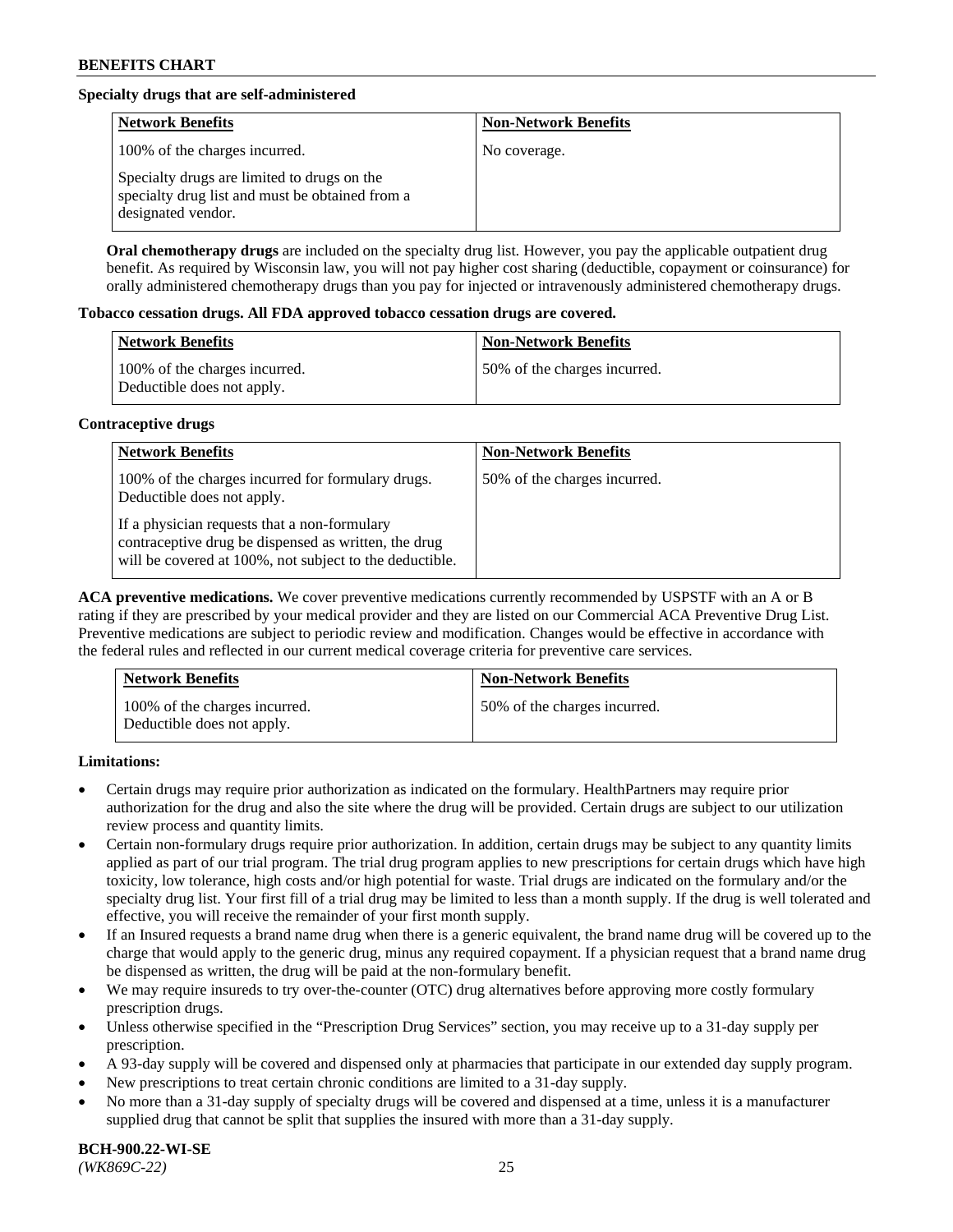**Not Covered:**Replacement of prescription drugs, medications, equipment and supplies due to loss, damage or theft.

- Nonprescription (over-the-counter) drugs or medications, including, but not limited to, vitamins, supplements, homeopathic remedies, and non-FDA approved drugs, unless listed on the formulary and prescribed by a physician or legally authorized health care provider under applicable state and federal law. This exclusion does not include over-thecounter contraceptives for women as allowed under the Affordable Care Act when the Insured obtains a prescription for the item. In addition, if the Insured obtains a prescription, this exclusion does not include aspirin to prevent cardiovascular disease for men and women of certain ages; folic acid supplements for women who may become pregnant; fluoride chemoprevention supplements for children without fluoride in their water source; and iron supplements for children ages 6-12 months who are at risk for anemia.
- All drugs for the treatment of sexual dysfunction.
- All drugs for the treatment of growth deficiency.
- Fertility drugs.
- Medical cannabis.
- Drugs on the Excluded Drug List. The Excluded Drug List includes select drugs within a therapy class that are not eligible for coverage. This includes drugs that may be excluded for certain indications. The Excluded Drug List is available at [healthpartners.com.](http://www.healthpartners.com/)
- Drugs that are newly approved by the FDA until they are reviewed and approved by HealthPartners Pharmacy and Therapeutics Committee.
- Medical devices approved by the FDA will not be covered under the "Prescription Drug Services" section unless they are on our formulary. Covered medical devices are generally submitted and reimbursed under your medical benefits.
- See "Services Not Covered" in the Certificate.

# **PREVENTIVE SERVICES**

### **Applicable Definitions:**

**Routine Preventive Services** are routine health care services that include screenings, check-ups and counseling to prevent illness, disease or other health problems before symptoms occur.

**Diagnostic Services** are services to help a provider understand your symptoms, diagnose illness and decide what treatment may be needed. They may be the same services that are listed as preventive services, but they are being used as diagnostic services. Your provider will determine if these services are preventive or diagnostic. These services are not preventive if received as part of a visit to diagnose, manage or maintain an acute or chronic medical condition, illness or injury. When that occurs, unless otherwise indicated below, standard deductibles, copayments or coinsurance apply.

### **Covered Services:**

We cover preventive services that meet any of the requirements under the Affordable Care Act (ACA) shown in the bulleted items below. These preventive services are covered at 100% under the Network Benefits with no deductible, copayments or coinsurance. (If a preventive service is not required by the ACA and it is covered at a lower benefit level, it will be specified below.) Preventive benefits mandated under the ACA are subject to periodic review and modification. Changes would be effective in accordance with the federal rules. Preventive services mandated by the ACA include:

- Evidence-based items or services that have in effect a rating of A or B in the current recommendations of the United States Preventive Services Task Force with respect to the individual;
- Immunizations for routine use in children, adolescents, and adults that have in effect a recommendation from the Advisory Committee on Immunization Practices of the Centers for Disease Control and Prevention with respect to the individual;
- With respect to infants, children, and adolescents, evidence-informed preventive care and screenings provided for in comprehensive guidelines supported by the Health Resources and Services Administration; and
- With respect to women, preventive care and screenings provided for in comprehensive guidelines supported by the Health Resources and Services Administration.

Covered services are based on established medical policies, which are subject to periodic review and modification by the medical or dental directors. These medical policies (medical coverage criteria) are available by calling Member Services, or logging on to your "*my*HealthPartners" account at [healthpartners.com.](https://www.healthpartners.com/hp/index.html)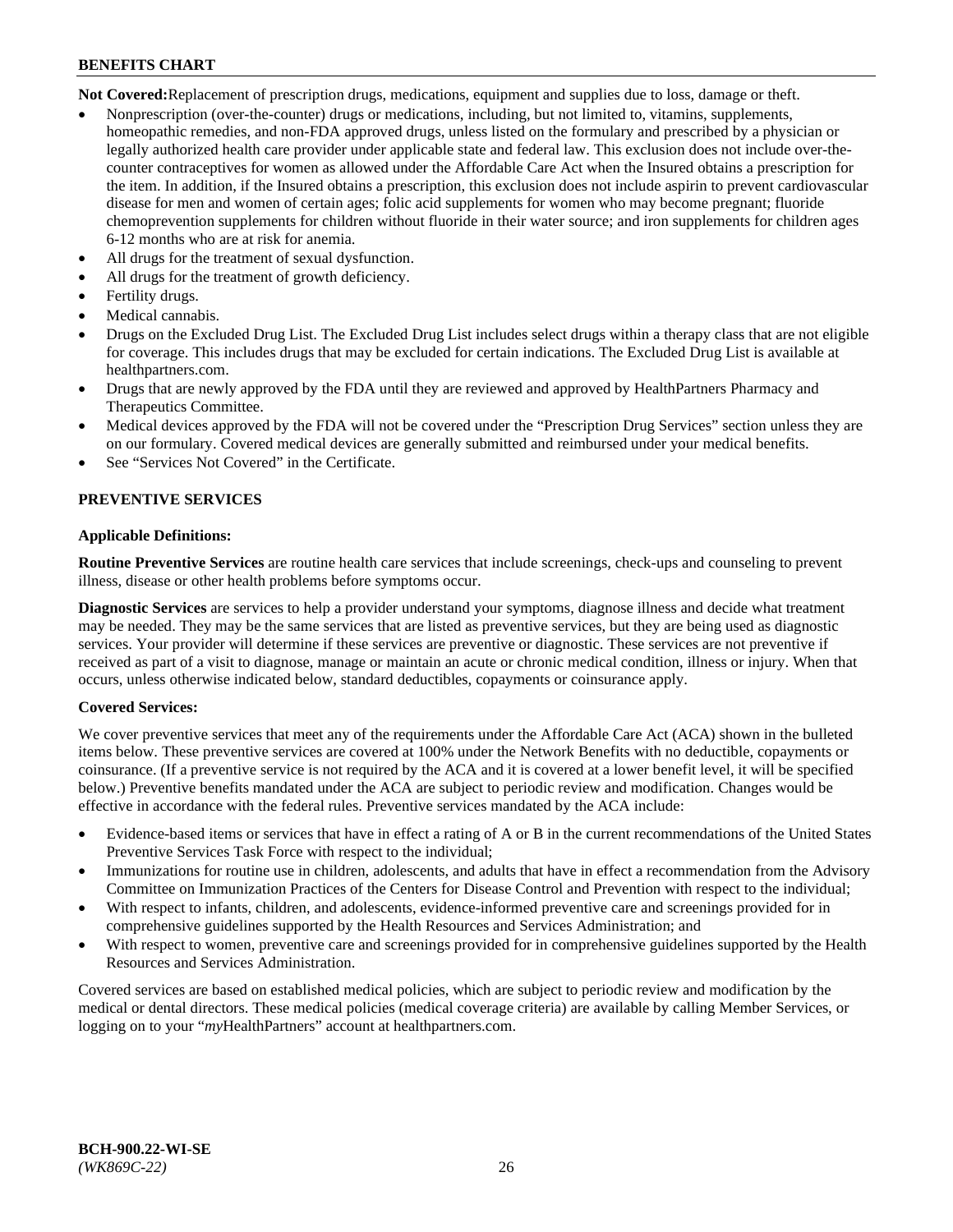# **ACA and state mandated preventive services are covered as follows:**

**Routine health exams and periodic health assessments.** A physician or health care provider will counsel you as to how often health assessments are needed based on age, sex and health status. This includes screening and counseling for tobacco cessation and all FDA approved tobacco cessation medications including over-the-counter drugs (as shown in the Prescription Drug Services section).

| <b>Network Benefits</b>                                     | <b>Non-Network Benefits</b>   |
|-------------------------------------------------------------|-------------------------------|
| 100% of the charges incurred.<br>Deductible does not apply. | 150% of the charges incurred. |

**Child health supervision services.** This includes pediatric preventive services such as newborn screenings, appropriate immunizations, developmental assessments and laboratory services appropriate to the age of the child from birth to 72 months and appropriate immunizations to age 18.

| <b>Network Benefits</b>                                     | <b>Non-Network Benefits</b>  |
|-------------------------------------------------------------|------------------------------|
| 100% of the charges incurred.<br>Deductible does not apply. | 50% of the charges incurred. |

### **Routine prenatal care and exams**

| Network Benefits                                            | <b>Non-Network Benefits</b>   |
|-------------------------------------------------------------|-------------------------------|
| 100% of the charges incurred.<br>Deductible does not apply. | 150% of the charges incurred. |

**Routine postnatal care.** This includes health exams, assessments, education and counseling relating to the period immediately after childbirth.

| <b>Network Benefits</b>                                     | <b>Non-Network Benefits</b>  |
|-------------------------------------------------------------|------------------------------|
| 100% of the charges incurred.<br>Deductible does not apply. | 50% of the charges incurred. |

**Routine screening procedures for cancer.** This includes colorectal screening and other cancer screenings recommended by the USPSTF with an A or B rating. Women's preventive health services below describe additional routine screening procedures for cancer.

| <b>Network Benefits</b>                                     | <b>Non-Network Benefits</b>   |
|-------------------------------------------------------------|-------------------------------|
| 100% of the charges incurred.<br>Deductible does not apply. | 150% of the charges incurred. |

**Professional voluntary family planning services.** This includes services to prevent or delay a pregnancy, including counseling and education. Services must be provided by a licensed provider.

| <b>Network Benefits</b>                                     | <b>Non-Network Benefits</b>  |
|-------------------------------------------------------------|------------------------------|
| 100% of the charges incurred.<br>Deductible does not apply. | 50% of the charges incurred. |

### **Adult immunizations**

| Network Benefits                                            | <b>Non-Network Benefits</b>  |
|-------------------------------------------------------------|------------------------------|
| 100% of the charges incurred.<br>Deductible does not apply. | 50% of the charges incurred. |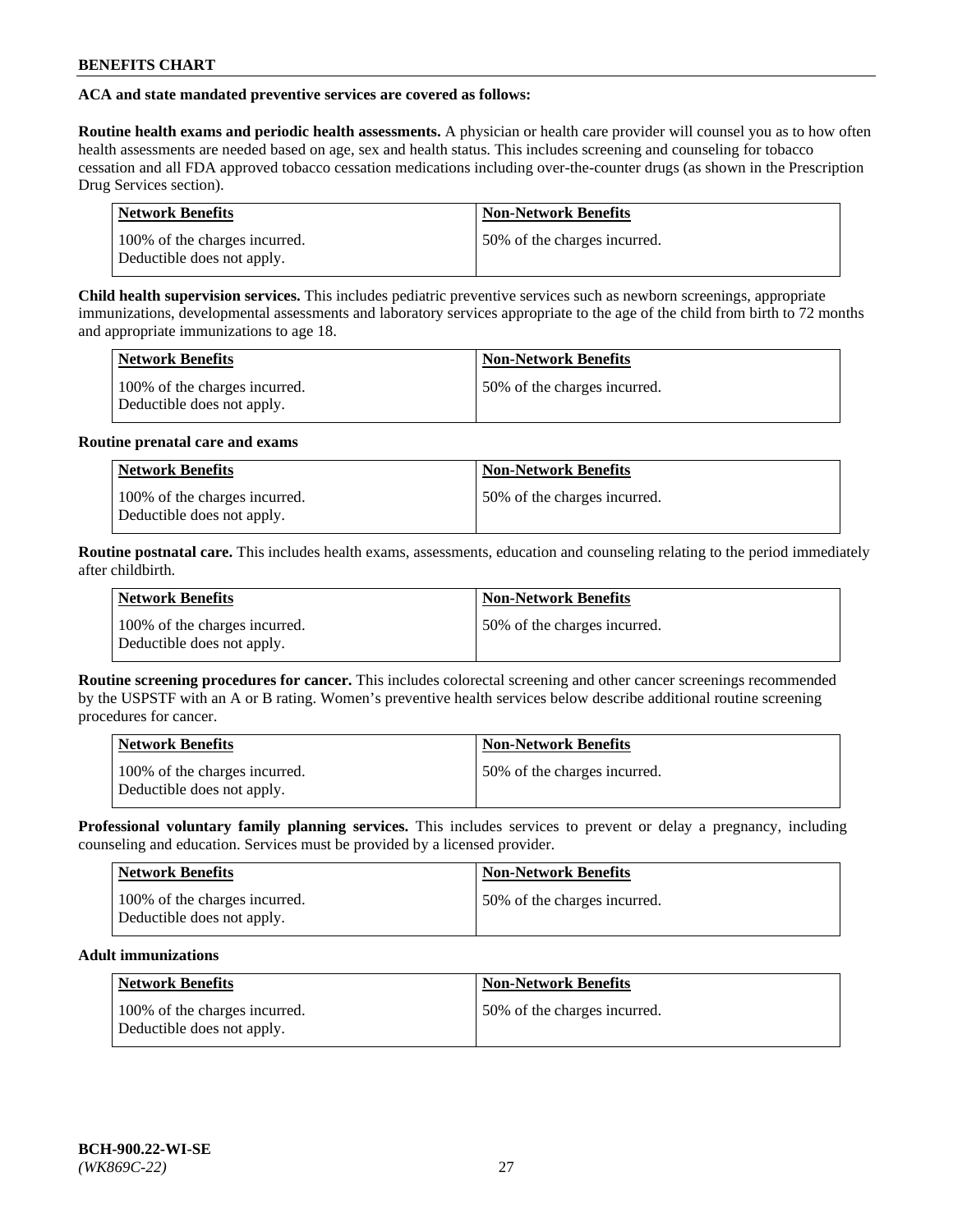**Women's preventive health services.** This includes mammograms, screenings for cervical cancer (pap smears), breast pumps, human papillomavirus (HPV) testing, counseling for sexually transmitted infections, counseling and screening for human immunodeficiency virus (HIV), and all FDA approved contraceptive methods as prescribed by a doctor, sterilization procedures, education and counseling (see the Prescription Drug Services section for coverage of oral contraceptive drugs). We also provide genetic screening for BRCA if someone in your family has the gene or you have a diagnosis of cancer.

The U.S. Preventive Services Task Force (USPSTF) recommends screening mammography, with or without clinical breast examination (CBE), every 1-2 years for women aged 40 and older. For women age 50 and older, we cover an annual mammogram.

| <b>Network Benefits</b>                                     | <b>Non-Network Benefits</b>  |
|-------------------------------------------------------------|------------------------------|
| 100% of the charges incurred.<br>Deductible does not apply. | 50% of the charges incurred. |

**Obesity screening and management.** We cover obesity screening and counseling for all ages during a routine preventive care exam. If you are age 18 or older and have a body mass index of 30 or more, we also cover intensive obesity management to help you lose weight. Your primary care doctor can coordinate these services.

| Network Benefits                                            | <b>Non-Network Benefits</b>  |
|-------------------------------------------------------------|------------------------------|
| 100% of the charges incurred.<br>Deductible does not apply. | 50% of the charges incurred. |

**In addition to any ACA or state mandated preventive services referenced above, we cover the following eligible services:**

### **Routine eye and hearing exams**

| <b>Network Benefits</b>                                     | <b>Non-Network Benefits</b>  |
|-------------------------------------------------------------|------------------------------|
| 100% of the charges incurred.<br>Deductible does not apply. | 50% of the charges incurred. |

**Ovarian cancer surveillance test for women who are at risk.** "At risk for ovarian cancer" means (1) having a family history that includes any of the following: one or more first-degree or second-degree relatives with ovarian cancer, clusters of female relatives with breast cancer or nonpolyposis colorectal cancer; or (2) testing positive for BRCA1 or BRCA2 mutations. "Surveillance test for ovarian cancer" means annual screening using CA-125 serum tumor marker testing, transvaginal ultrasound, pelvic examination or other proven ovarian screening tests currently being evaluated by the federal Food and Drug Administration or by the National Cancer Institute.

| <b>Network Benefits</b>                               | <b>Non-Network Benefits</b>                           |
|-------------------------------------------------------|-------------------------------------------------------|
| Coverage level is same as corresponding Network       | Coverage level is same as corresponding Non-Network   |
| Benefits, depending on type of service provided, such | Benefits, depending on type of service provided, such |
| as Diagnostic Imaging Services, Laboratory Services   | as Diagnostic Imaging Services, Laboratory Services   |
| or Office Visits for Illness or Injury, or Preventive | or Office Visits for Illness or Injury, or Preventive |
| Services.                                             | Services.                                             |

**Peak flow meters for Insureds diagnosed with asthma.** Must be prescribed by a licensed provider.

| <b>Network Benefits</b>                                     | <b>Non-Network Benefits</b>  |
|-------------------------------------------------------------|------------------------------|
| 100% of the charges incurred.<br>Deductible does not apply. | 50% of the charges incurred. |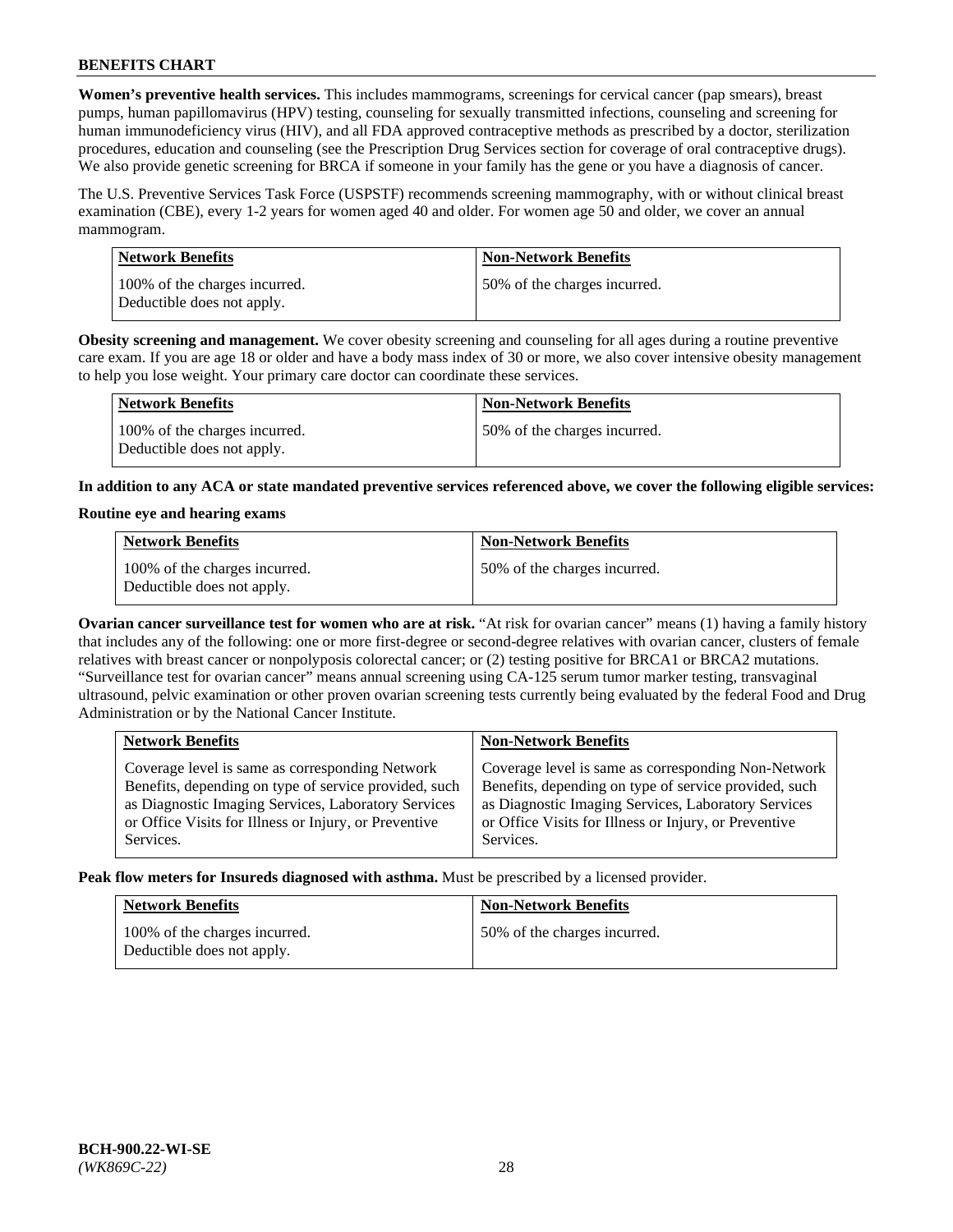**Glucose meters prescribed by a licensed provider** (other than continuous glucose monitoring systems which are covered under the "Diabetic Equipment and Supplies" section in this Benefits Chart)

| <b>Network Benefits</b>                                                                        | <b>Non-Network Benefits</b>  |
|------------------------------------------------------------------------------------------------|------------------------------|
| 100% of the charges incurred.<br>Deductible does not apply.                                    | 50% of the charges incurred. |
| Glucose meters are limited to meters on the formulary<br>and must be obtained from a pharmacy. |                              |

### **Retinopathy screening for Insureds diagnosed with diabetes**

| <b>Network Benefits</b>                                     | <b>Non-Network Benefits</b>  |
|-------------------------------------------------------------|------------------------------|
| 100% of the charges incurred.<br>Deductible does not apply. | 50% of the charges incurred. |

### **Hemoglobin A1C testing for Insureds diagnosed with diabetes**

| <b>Network Benefits</b>                                     | <b>Non-Network Benefits</b>  |
|-------------------------------------------------------------|------------------------------|
| 100% of the charges incurred.<br>Deductible does not apply. | 50% of the charges incurred. |

### **International normalized ratio (INR) testing for Insureds diagnosed with liver disease and/or bleeding disorders**

| <b>Network Benefits</b>                                     | <b>Non-Network Benefits</b>  |
|-------------------------------------------------------------|------------------------------|
| 100% of the charges incurred.<br>Deductible does not apply. | 50% of the charges incurred. |

### **Low-density lipoprotein (LDL) testing for Insureds diagnosed with heart disease**

| <b>Network Benefits</b>                                     | <b>Non-Network Benefits</b>  |
|-------------------------------------------------------------|------------------------------|
| 100% of the charges incurred.<br>Deductible does not apply. | 50% of the charges incurred. |

**Limitations:**Services are not preventive if received as part of a visit to diagnose, manage or maintain an acute or chronic medical condition, illness or injury. When that occurs, unless otherwise indicated above, standard deductibles, copayments or coinsurance apply.

#### **Not Covered:**

See "Services Not Covered" in the Certificate.

### **TELEHEALTH/TELEMEDICINE SERVICES**

#### **Definitions:**

**Telehealth, Telemedicine, or Virtual Care.** This is a means of communication between a health care professional and a patient. This includes the use of secure electronic information, imaging, and communication technologies, including:

- interactive audio or audio-video
- interactive audio with store-and-forward technology
- chat-based and email-based systems
- physician-to-physician consultation
- patient education
- data transmission
- data interpretation
- digital diagnostics (algorithm-enabled diagnostic support)
- digital therapeutics (the use of personal health devices and sensors, either alone or in combination with conventional drug therapies, for disease prevention and management)

**BCH-900.22-WI-SE**  *(WK869C-22)* 29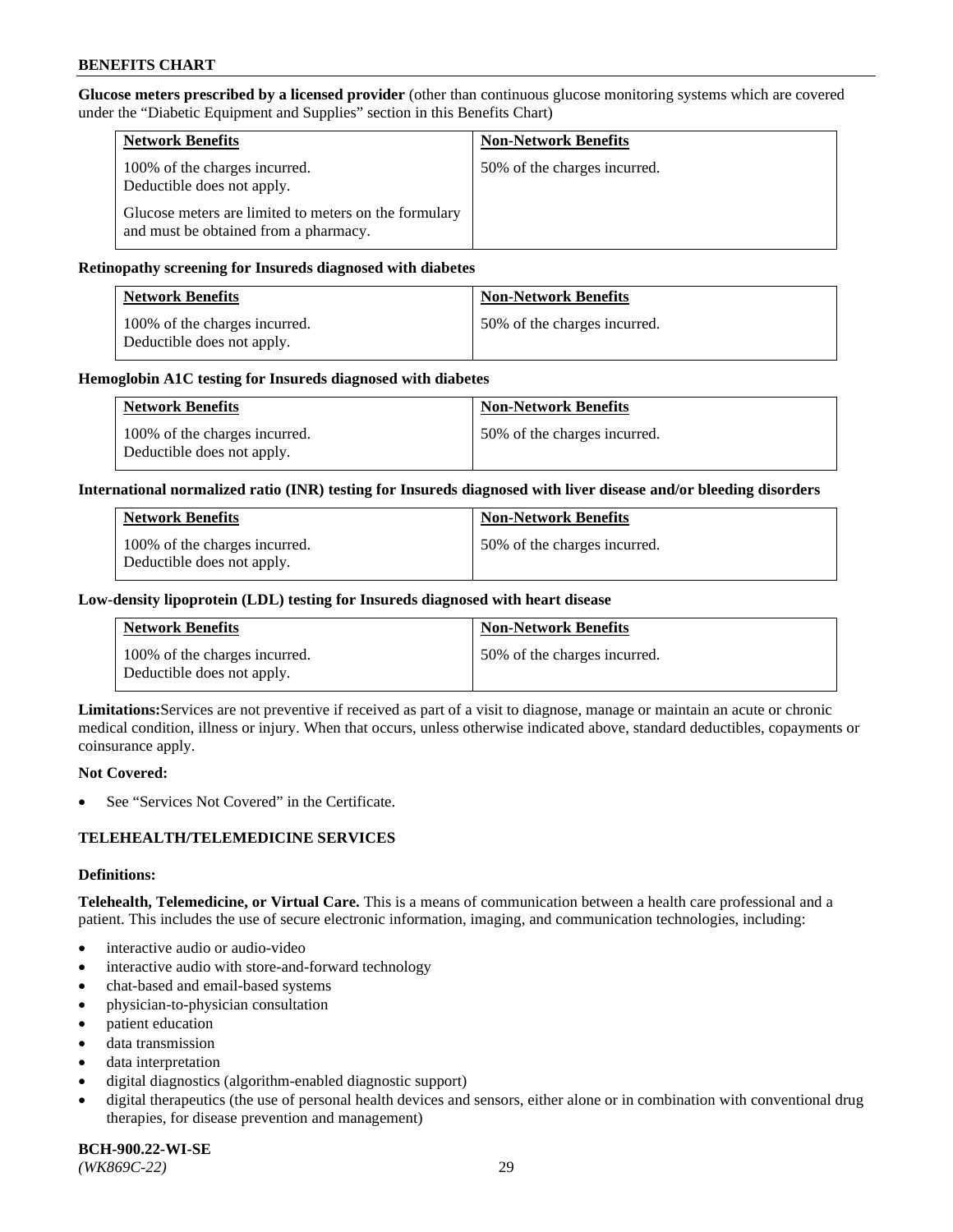Services can be delivered:

Synchronously: the patient and health care professional are engaging with one another at the same time; or Asynchronously: the patient and health care professional engage with each other at different points in time.

**Telephone Visits.** Live, synchronous, interactive encounters over the telephone between a patient and a healthcare provider.

**E-visit or chat-based visits.** Asynchronous online or mobile app encounters to discuss a patient's personal health information, vital signs, and other physiologic data or diagnostic images. The healthcare provider reviews and delivers a consultation, diagnosis, prescription or treatment plan after reviewing the patient's visit information.

**Virtuwell®.** This is an online service for you to receive a diagnosis and treatment for certain conditions, such as a cold, flu, ear pain and sinus infections. You may access the Virtuwell website at [virtuwell.com.](https://www.virtuwell.com/)

**Video Visits.** Live, synchronous, interactive encounters using secure web-based video between a patient and a healthcare provider.

#### **Covered Services:**

The Plan covers the following methods of receiving care for services that would be eligible under the Plan if the service were provided in person.

### **Scheduled telephone visits**

| <b>Network Benefits</b>       | <b>Non-Network Benefits</b>  |
|-------------------------------|------------------------------|
| 100% of the charges incurred. | 50% of the charges incurred. |

### **E-visits**

### **Access to online care through Virtuwell at [virtuwell.com](https://www.virtuwell.com/)**

| Network Benefits              | <b>Non-Network Benefits</b> |
|-------------------------------|-----------------------------|
| 100% of the charges incurred. | Not applicable.             |

#### **All other E-visits**

| <b>Network Benefits</b>       | <b>Non-Network Benefits</b>  |
|-------------------------------|------------------------------|
| 100% of the charges incurred. | 50% of the charges incurred. |

#### **Video visits**

| <b>Network Benefits</b>                                      | <b>Non-Network Benefits</b>                            |
|--------------------------------------------------------------|--------------------------------------------------------|
| Coverage level is same as corresponding Network              | Coverage level is same as corresponding Non-           |
| Benefits, depending on type of service provided, such as     | Network Benefits, depending on type of service         |
| Office Visits for Illness or Injury, Inpatient or Outpatient | provided, such as Office Visits for Illness or Injury, |
| <b>Hospital Services.</b>                                    | Inpatient or Outpatient Hospital Services.             |

#### **Not Covered:**

See "Services Not Covered" in the Certificate.

### **TRANSPLANT SERVICES**

### **Applicable Definitions:**

**Autologous.** This is when the source of cells is from the individual's own marrow or stem cells.

**Allogeneic.** This is when the source of cells is from a related or unrelated donor's marrow or stem cells.

**Allogeneic Bone Marrow Transplant.** This is when the bone marrow is harvested from the related or unrelated donor and stored. The patient undergoes treatment which includes tumor ablation with high-dose chemotherapy and/or radiation. The bone marrow is reinfused (transplanted).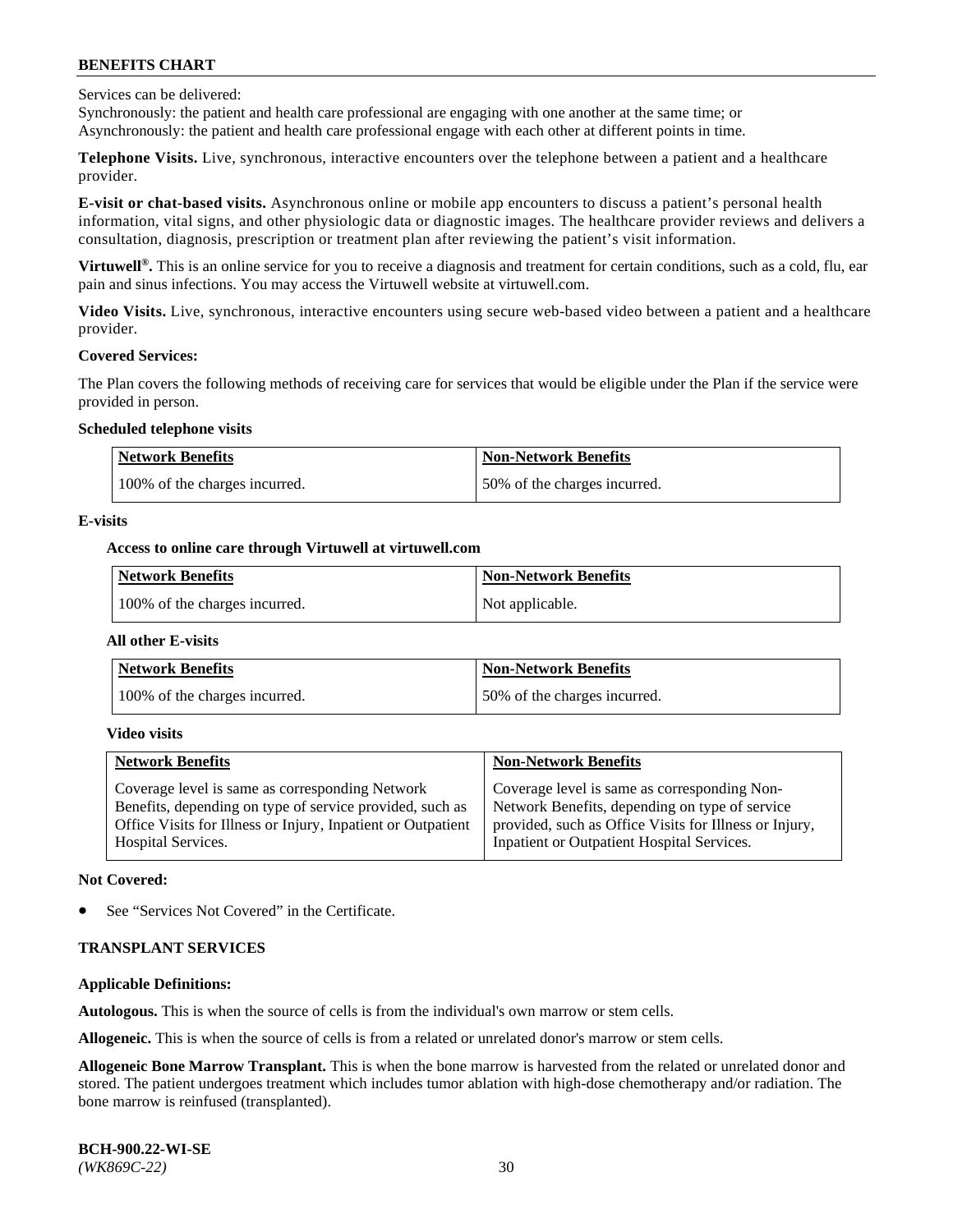**Autologous Bone Marrow Transplant.** This is when the bone marrow is harvested from the individual and stored. The patient undergoes treatment which includes tumor ablation with high-dose chemotherapy and/or radiation. The bone marrow is reinfused (transplanted).

**Autologous/Allogeneic Stem Cell Support.** This is a treatment process that includes stem cell harvest from either bone marrow or peripheral blood, tumor ablation with high-dose chemotherapy and/or radiation, stem cell reinfusion, and related care. Autologous/allogeneic bone marrow transplantation and high dose chemotherapy with peripheral stem cell rescue/support are considered to be autologous/allogeneic stem cell support.

**Designated Transplant Center.** This is any health care provider, group or association of health care providers designated by us to provide services, supplies or drugs for specified transplants for our Insureds.

**Transplant Services.** This is transplantation (including retransplants) of the human organs or tissue listed below, including all related post-surgical treatment, follow-up care and drugs and multiple transplants for a related cause. Transplant services do not include other organ or tissue transplants or surgical implantation of mechanical devices functioning as a human organ, except surgical implantation of an FDA approved Ventricular Assist Device (VAD) or total artificial heart, functioning as a temporary bridge to heart transplantation.

Prior authorization is required prior to consultation to support coordination of care and benefits.

### **Covered Services:**

We cover eligible transplant services (as defined above) while you are covered under the Certificate. Transplants that will be considered for coverage are limited to the following:

- Kidney transplants for end-stage disease.
- Cornea transplants for end-stage disease.
- Heart transplants for end-stage disease.
- Lung transplants or heart/lung transplants for: (1) primary pulmonary hypertension; (2) Eisenmenger's syndrome; (3) endstage pulmonary fibrosis; (4) alpha 1 antitrypsin disease; (5) cystic fibrosis; and (6) emphysema.
- Liver transplants for: (1) biliary atresia in children; (2) primary biliary cirrhosis; (3) post-acute viral infection (including hepatitis A, hepatitis B antigen e negative and hepatitis C) causing acute atrophy or post-necrotic cirrhosis; (4) primary sclerosing cholangitis; (5) alcoholic cirrhosis; and (6) hepatocellular carcinoma.
- Allogeneic bone marrow transplants or peripheral stem cell support associated with high dose chemotherapy for: (1) acute myelogenous leukemia; (2) acute lymphocytic leukemia; (3) chronic myelogenous leukemia; (4) severe combined immunodeficiency disease; (5) Wiskott-Aldrich syndrome; (6) aplastic anemia; (7) sickle cell anemia; (8) non-relapsed or relapsed non-Hodgkin's lymphoma; (9) multiple myeloma; and (10) testicular cancer.
- Autologous bone marrow transplants or peripheral stem cell support associated with high-dose chemotherapy for: (1) acute leukemias; (2) non-Hodgkin's lymphoma; (3) Hodgkin's disease; (4) Burkitt's lymphoma; (5) neuroblastoma; (6) multiple myeloma; (7) chronic myelogenous leukemia; and (8) non-relapsed non-Hodgkin's lymphoma.
- Pancreas transplants for simultaneous pancreas-kidney transplants for diabetes, pancreas after kidney, living related segmental simultaneous pancreas kidney transplantation and pancreas transplant alone.

To receive Network Benefits, charges for transplant services must be incurred at a Designated Transplant Center.

The transplant-related treatment provided, including expenses incurred for directly related donor services, shall be subject to and in accordance with the provisions, limitations, maximums and other terms of the Certificate.

Medical and hospital expenses of the donor are covered only when the recipient is an Insured and the transplant and directly related donor expenses have been prior authorized for coverage. Treatment of medical complications that may occur to the donor are not covered. Donors are not considered Insureds, and are therefore not eligible for the rights afforded to Insureds under the Certificate.

The list of eligible transplant services and coverage determinations are based on established medical policies, which are subject to periodic review and modification by the medical director.

| Network Benefits                                 | <b>Non-Network Benefits</b>                          |
|--------------------------------------------------|------------------------------------------------------|
| See Network Inpatient Hospital Services Benefit. | See Non-Network Inpatient Hospital Services Benefit. |